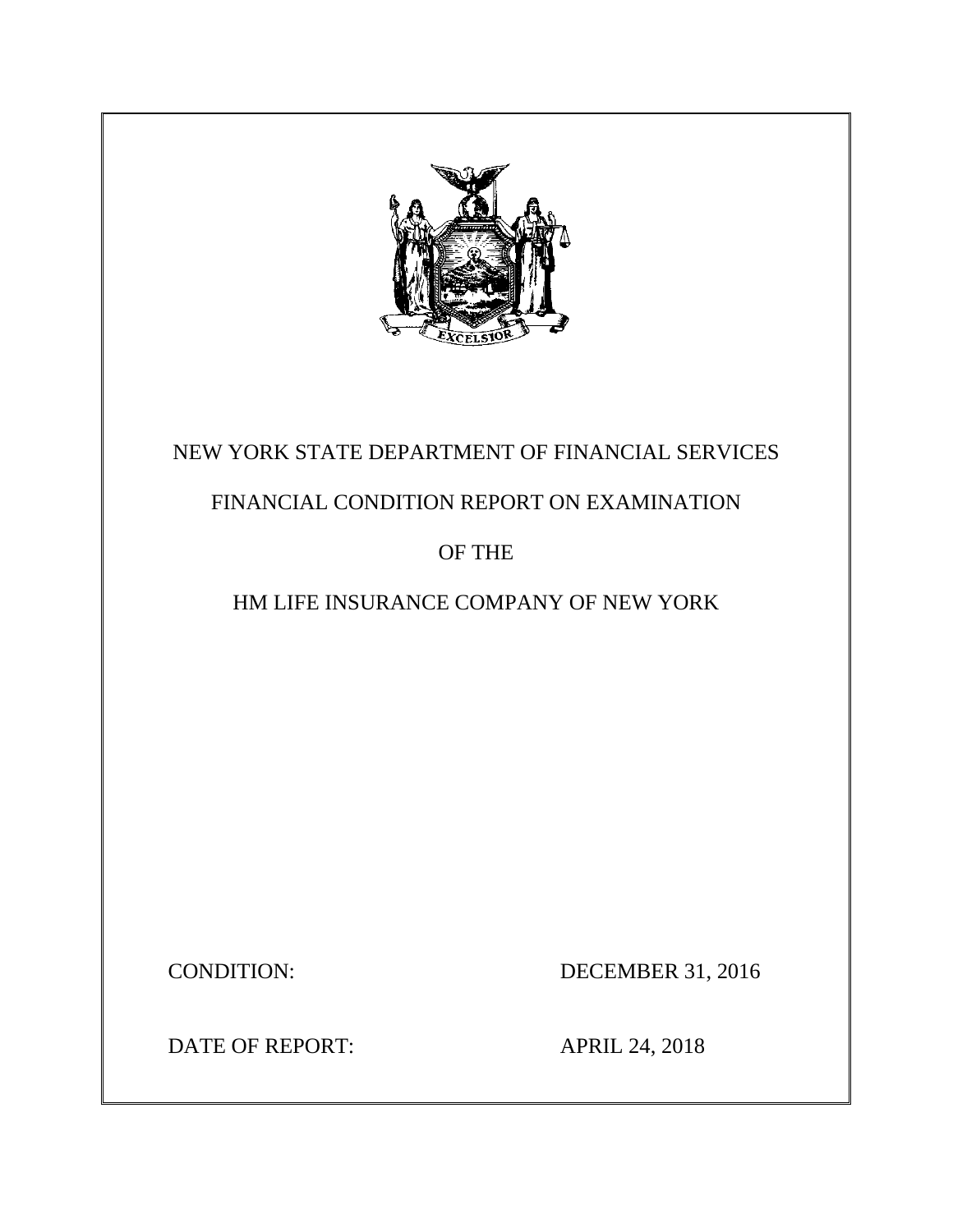### NEW YORK STATE DEPARTMENT OF FINANCIAL SERVICES

### FINANCIAL CONDITION REPORT ON EXAMINATION

OF THE

### HM LIFE INSURANCE COMPANY OF NEW YORK

### AS OF

DECEMBER 31, 2016

DATE OF REPORT: APRIL 24, 2018

EXAMINER: JENNIFER R. DANZ, CFE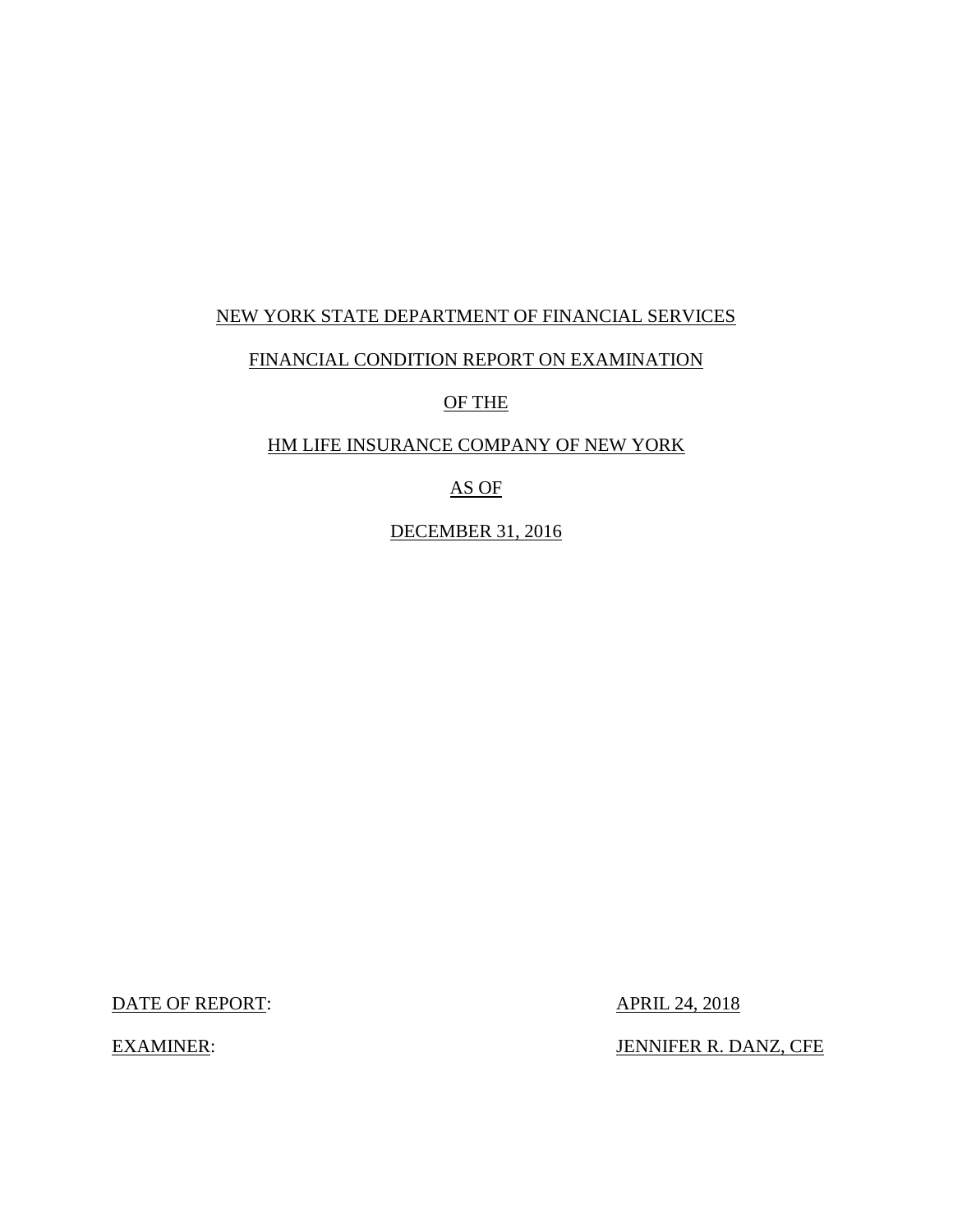## TABLE OF CONTENTS

| <b>ITEM</b>      |                                     | PAGE NO.       |
|------------------|-------------------------------------|----------------|
| 1.               | <b>Executive Summary</b>            | $\overline{2}$ |
| 2.               | Scope of examination                | 3              |
| 3.               | Description of Company              | 5              |
|                  | A. History                          | 5              |
|                  | B. Holding company                  | 5              |
|                  | C. Organizational chart             | 6              |
|                  | D. Service agreements               | 8              |
|                  | E. Management                       | 10             |
|                  | F. Books and records                | 11             |
| $\overline{4}$ . | Territory and plan of operations    | 13             |
|                  | A. Statutory and special deposits   | 13             |
|                  | <b>B.</b> Direct operations         | 13             |
|                  | C. Reinsurance                      | 14             |
| 5.               | Significant operating results       | 15             |
| 6.               | <b>Financial statements</b>         | 18             |
|                  | A. Independent accountants          | 18             |
|                  | <b>B.</b> Net admitted assets       | 18             |
|                  | C. Liabilities, capital and surplus | 19             |
|                  | D. Condensed summary of operations  | 20             |
|                  | E. Capital and surplus account      | 21             |
| 7.               | Subsequent events                   | 22             |
| 8.               | Summary and conclusions             | 23             |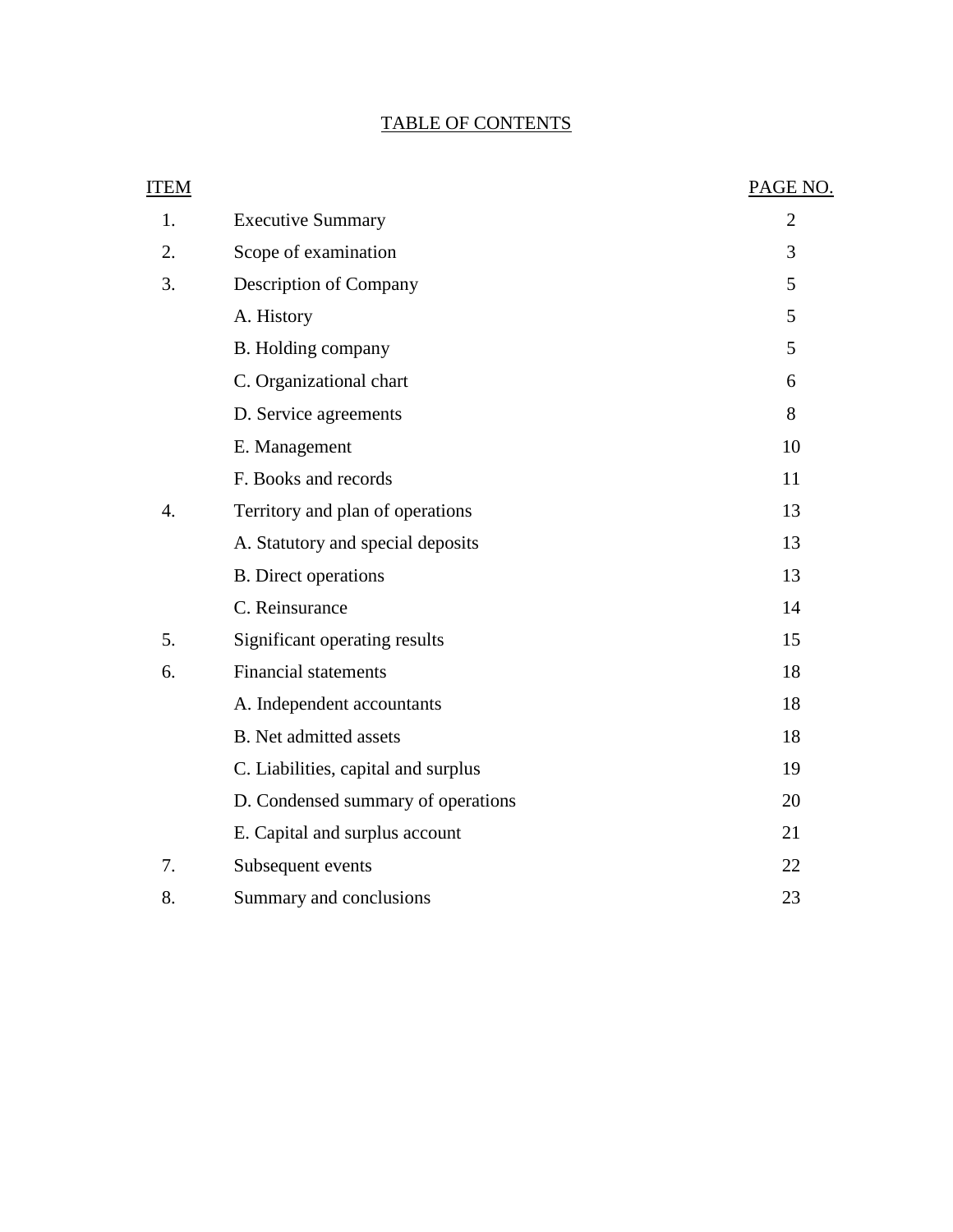

## NEW YORK STATE DEPARTMENT<sub>of</sub> FINANCIAL SERVICES

Andrew M. Cuomo Governor

Maria T. Vullo Superintendent

May 21, 2018

Honorable Maria T. Vullo Superintendent of Financial Services New York, New York 10004

Madam:

In accordance with instructions contained in Appointment No. 31634, dated May 19, 2017, and annexed hereto, an examination has been made into the condition and affairs of HM Life Insurance Company of New York, hereinafter referred to as "the Company," at its parent's administrative office located at 120 Fifth Avenue, Pittsburgh, PA 15222. The Company's home office is located at One Penn Plaza, Suite 1909, New York, NY 10119.

Wherever "Department" appears in this report, it refers to the New York State Department of Financial Services.

The report indicating the results of this examination is respectfully submitted.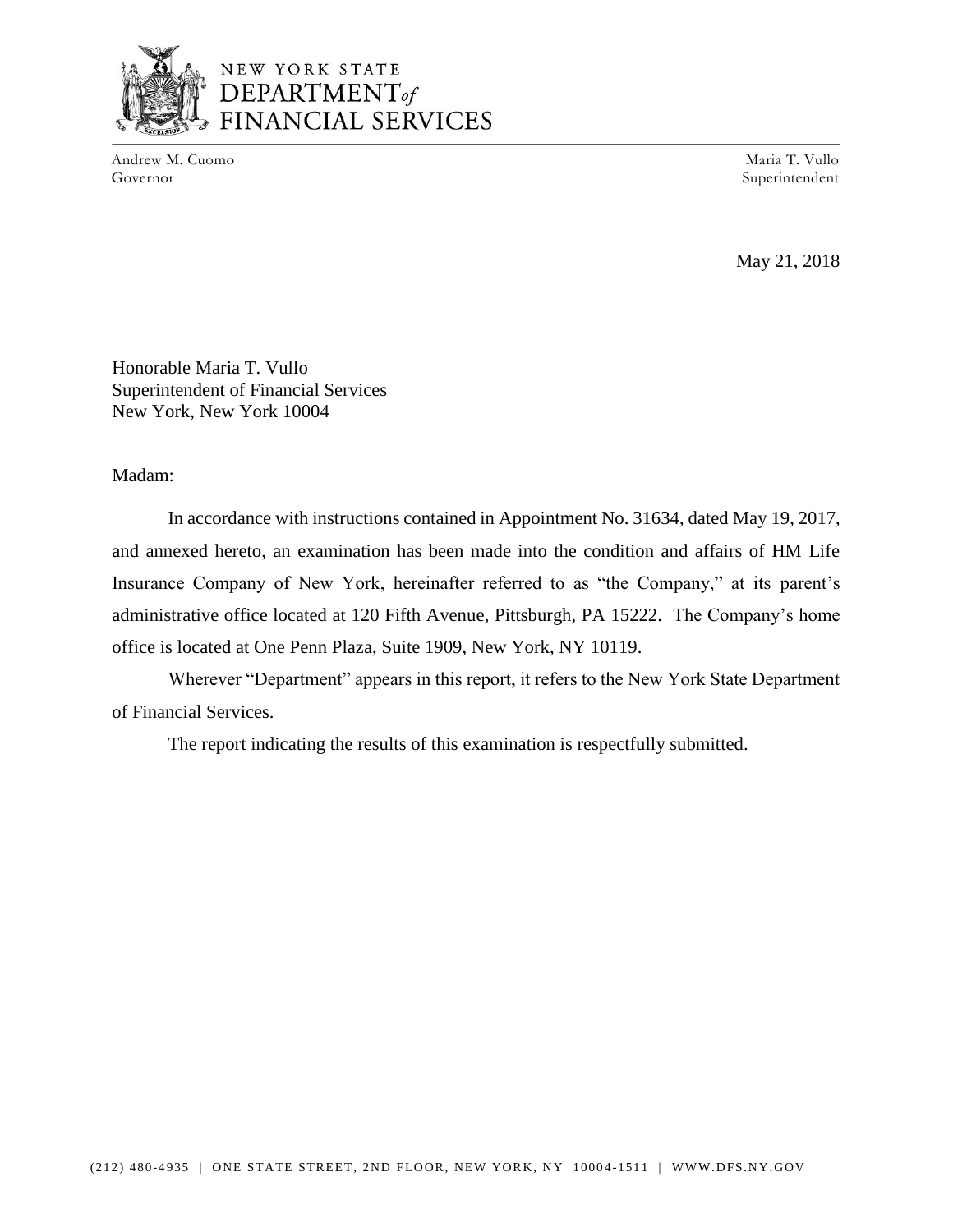### 1. EXECUTIVE SUMMARY

The material comment contained in this report is summarized below.

On January 16, 2018, one of the Company's unauthorized reinsurers, Alpha Re Limited ("Alpha Re"), filed for voluntary liquidation. To be conservative, the Company has written off a reinsurance recoverable of \$1,294,601 for the year ending December 31, 2017, while the case is decided by the courts. (See item 7 of this report)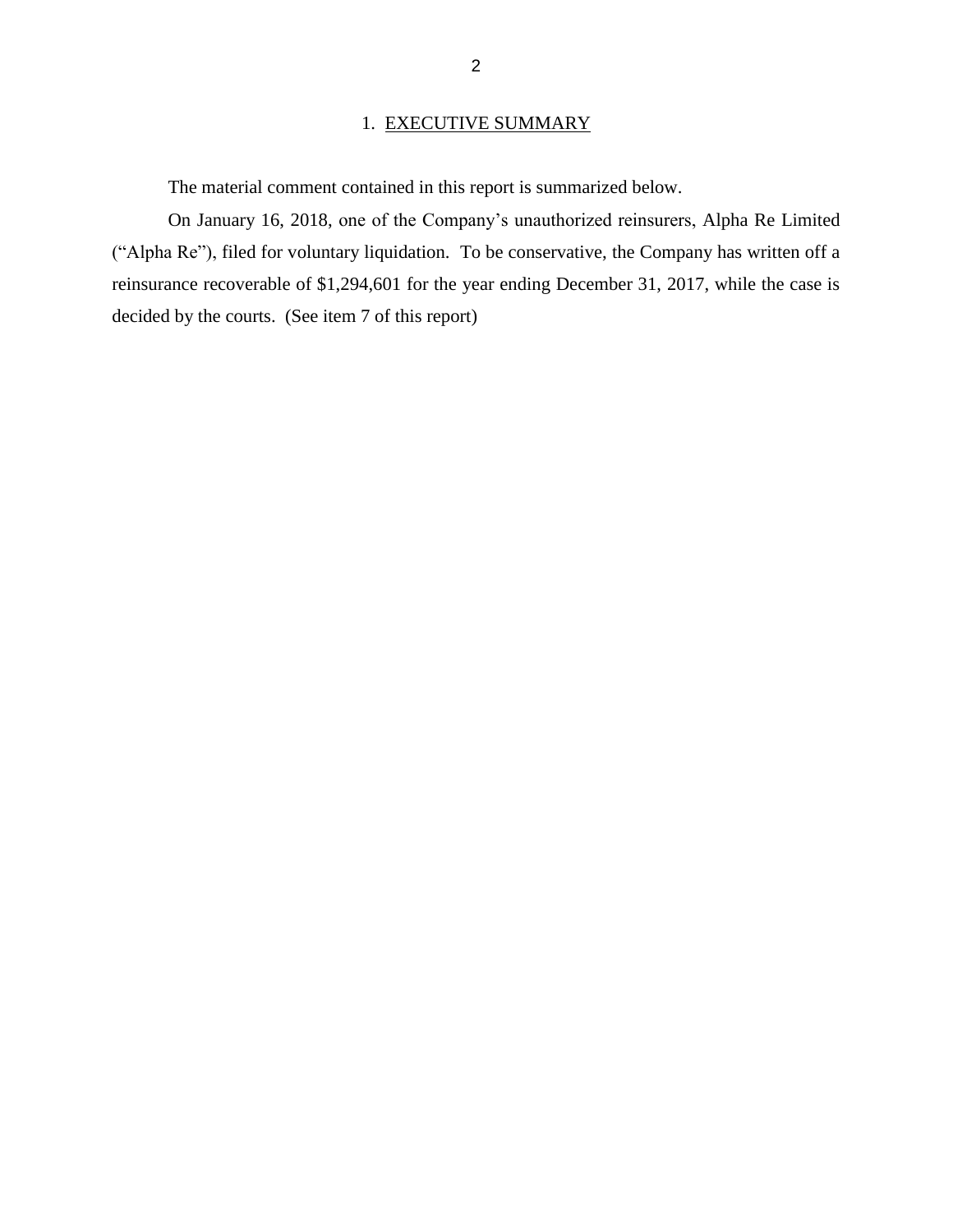#### 2. SCOPE OF EXAMINATION

The examination of the Company was a full scope examination as defined in the *NAIC Financial Condition Examiners Handbook, 2017 Edition (the "Handbook").* The examination covers the 4-year period from January 1, 2013, through December 31, 2016. The examination was conducted observing the guidelines and procedures in the Handbook and where deemed appropriate by the examiner, transactions occurring subsequent to December 31, 2016, but prior to the date of this report (i.e., the completion date of the examination) were also reviewed.

The examination was conducted on a risk focused basis in accordance with the provisions of the Handbook published by the National Association of Insurance Commissioners ("NAIC"). The Handbook guidance provides for the establishment of an examination plan based on the examiner's assessment of risk in the insurer's operations and utilizing that evaluation in formulating the nature and extent of the examination. The examiner planned and performed the examination to evaluate the current financial condition as well as identify prospective risks that may threaten the future solvency of the insurer. The examiner identified key processes, assessed the risks within those processes and evaluated the internal control systems and procedures used to mitigate those risks. The examination also included assessing the principles used and significant estimates made by management, evaluating the overall financial statement presentation, and determining management's compliance with New York statutes and Department guidelines, Statutory Accounting Principles as adopted by the Department, and annual statement instructions.

The examination was called by the Pennsylvania Department of Insurance in accordance with the Handbook guidelines, through the NAIC's Financial Exam Electronic Tracking System. There are 32 companies within the holding company group. All the companies were examined together as part of the coordinated examination. Pennsylvania served as the lead state with participation from Arizona, Delaware, Maryland, Michigan, New York, Ohio, Texas and West Virginia. Since the lead and participating states are accredited by the NAIC, the states deemed it appropriate to rely on each other's work.

Information about the Company's organizational structure, business approach and control environment were utilized to develop the examination approach. The Company's risks and management activities were evaluated incorporating the NAIC's nine branded risk categories.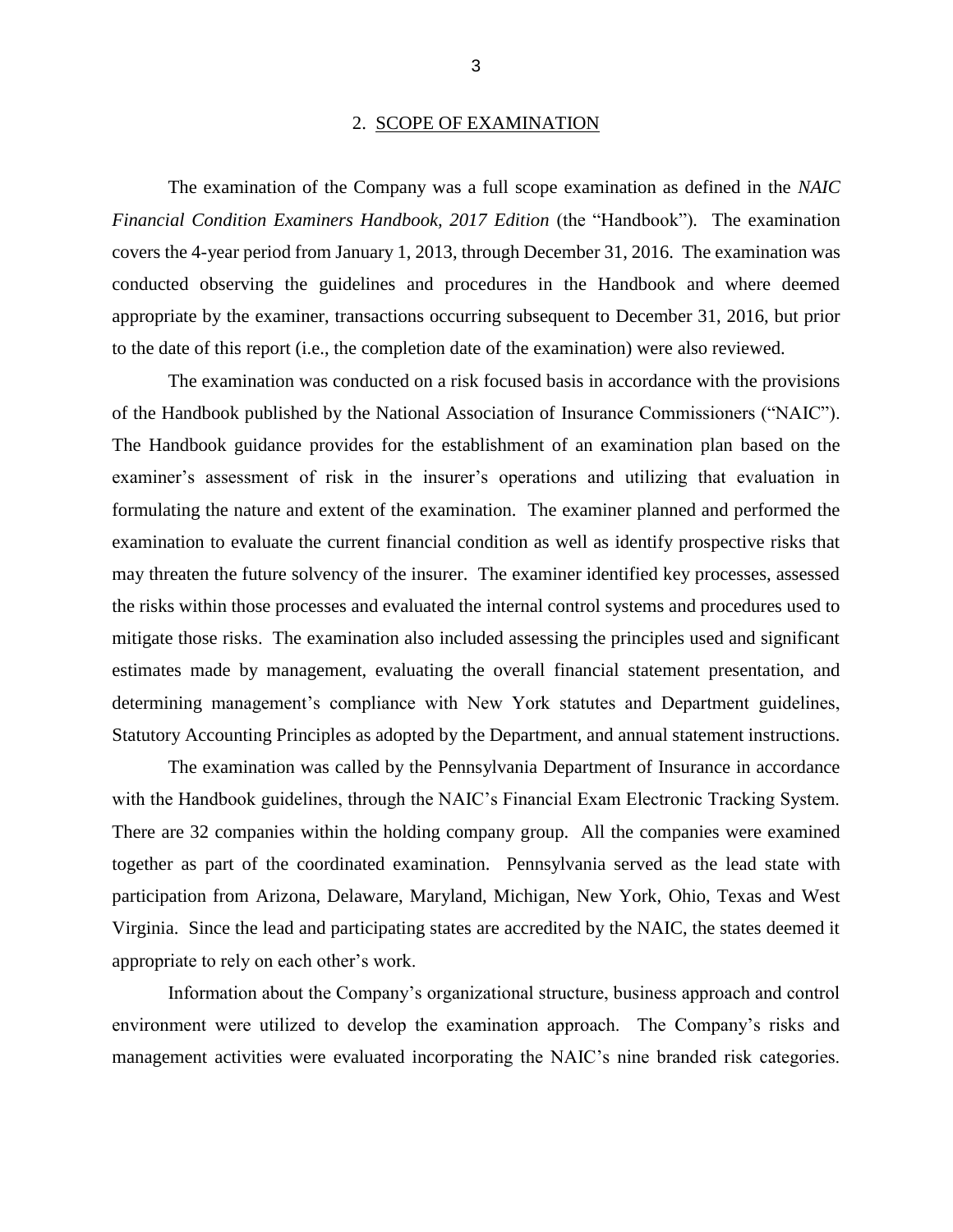These categories are as follows:

- Pricing/Underwriting
- Reserving
- Operational
- Strategic
- Credit
- Market
- Liquidity
- Legal
- Reputational

The Company was audited annually, for the years 2013 through 2016, by the accounting firm of PricewaterhouseCoopers LLP ("PwC"). The Company received an unqualified opinion in all years. Certain audit workpapers of the accounting firm were reviewed and relied upon in conjunction with this examination. The Company's ultimate parent, Highmark Health, has an internal audit department that has been given the task of assessing the internal control structure and compliance with Model Audit Rule ("MAR"). Where applicable, MAR workpapers and reports were reviewed and portions were relied upon for this examination.

The examiner reviewed the prior report on examination which did not contain any violations or recommendations.

This report on examination is confined to financial statements and comments on those matters which involve departure from laws, regulations or rules, or which require explanation or description.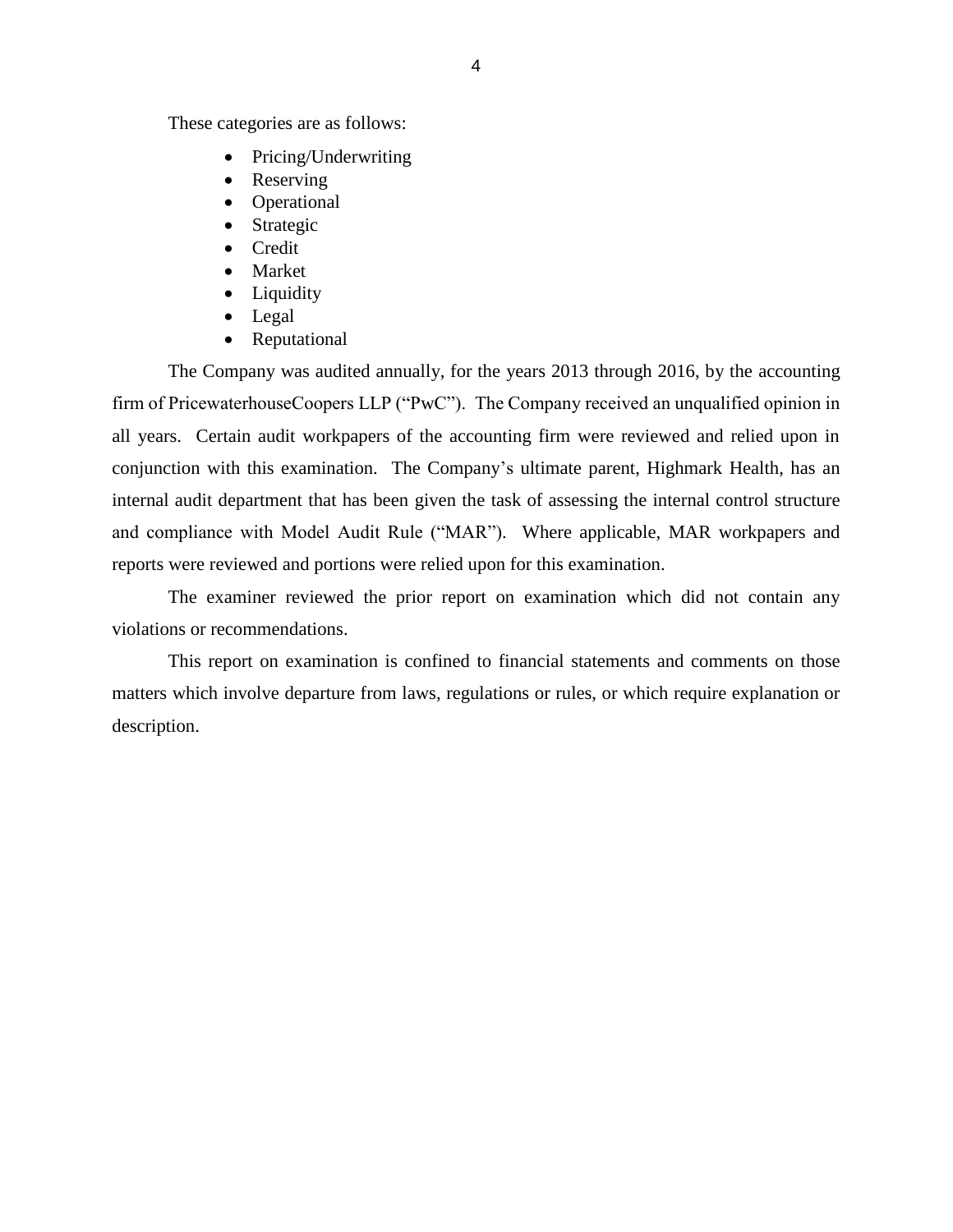#### 3. DESCRIPTION OF COMPANY

#### A. History

The Company was incorporated as a stock life insurance company under the laws of New York on October 16, 1996, under the name of Trans-General Life Insurance Company of New York. The Company was licensed and commenced business on March 26, 1997. On April 1, 1999, the Company changed its name to Highmark Life Insurance Company of New York. On April 1, 2006, the Company changed its name to its present name.

In April 2013, Highmark Inc. was acquired by UPE, a Pennsylvania non-profit corporation, and became an indirect wholly owned subsidiary of UPE. On May 2, 2013, UPE changed its name to Highmark, and Highmark Inc. changed its name to Highmark Health Services. On October 25, 2013, Highmark changed its name to Highmark Health, and Highmark Health Services changed its name back to Highmark Inc.

Initial resources of \$10,000,000, consisted of common capital stock of \$2,000,000 and paid in and contributed surplus of \$8,000,000. The capital stock was provided through the sale of 200,000 shares of common stock (with a par value of \$10 each) for \$10 per share. The contributed surplus was provided by its ultimate parent Highmark Inc. In 2004, the Company received a capital contribution of \$5,000,000 from Highmark Inc. Capital and paid in and contributed surplus were \$2,000,000 and \$13,000,000, respectively, as of December 31, 2016.

#### B. Holding Company

The Company is a wholly owned subsidiary of HM Insurance Group, Inc. ("HMIG"), a Pennsylvania holding company. HMIG is in turn a wholly owned subsidiary of Highmark Inc., a Pennsylvania non-profit corporation that is licensed as a hospital plan and professional health services plan. Highmark Inc. is in turn a wholly owned subsidiary of Highmark Health, the ultimate parent of the Company.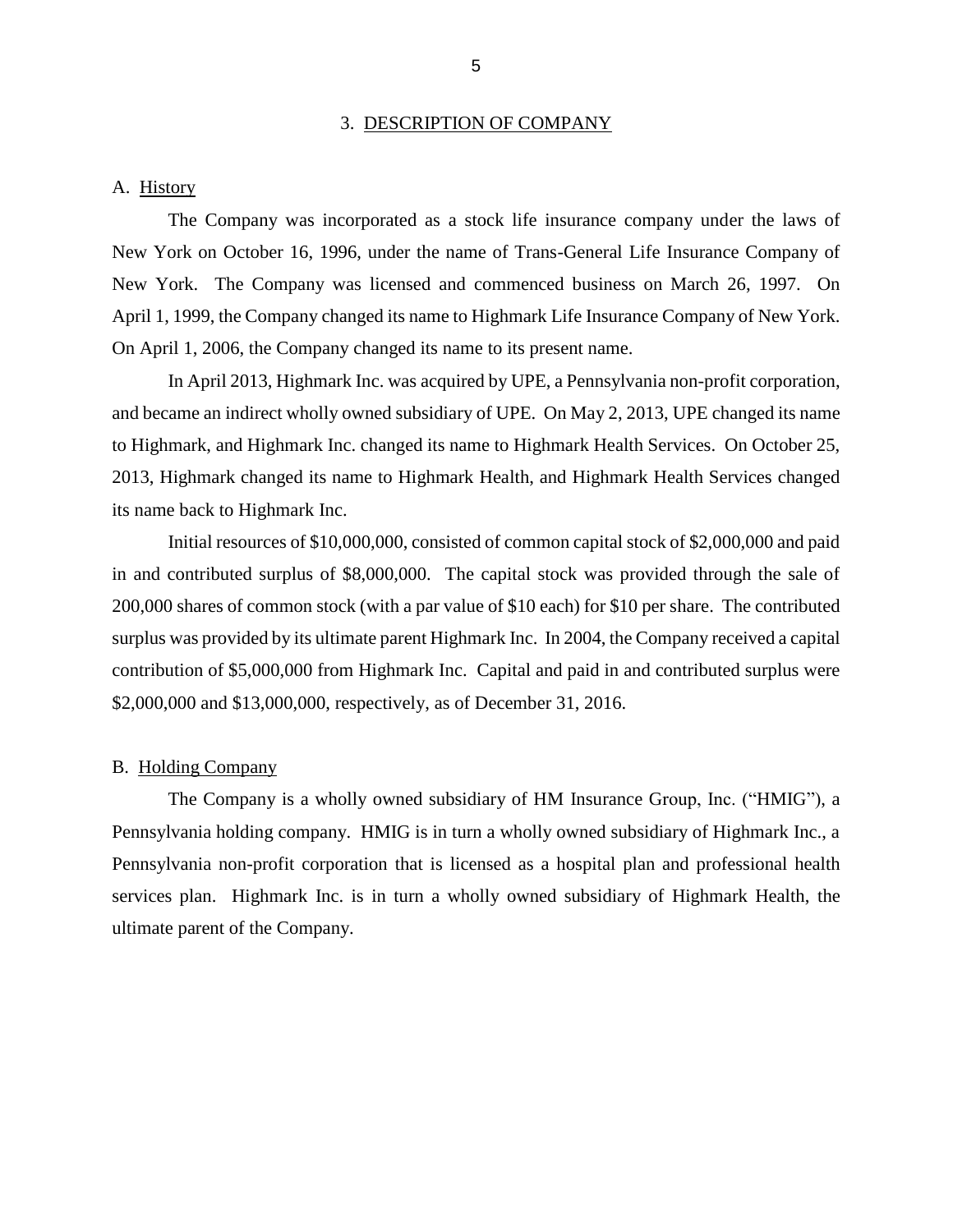### C. Organizational Chart

An organization chart reflecting the relationship between the Company and significant entities in its holding company system as of December 31, 2016, follows:

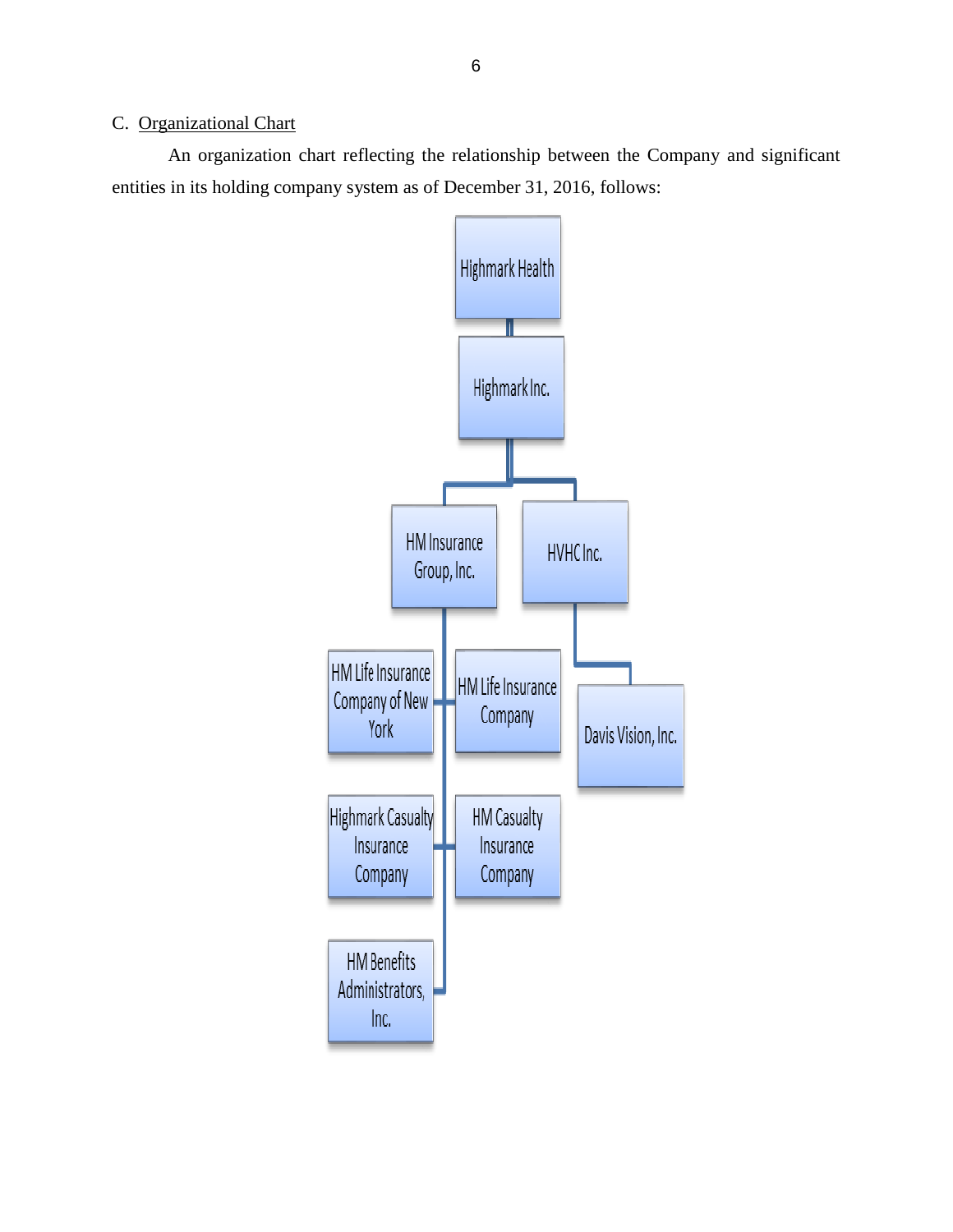On January 1, 2017, HM Casualty Insurance Company was sold to Brickstreet Mutual Insurance Company. On March 31, 2017, HM Benefits Administrators, Inc., was merged with and into HMIG. On December 1, 2017, Davis Vision, Inc. was sold to Centerbridge Partners, a non-affiliated company.

The following organization chart depicts the relationship between the Company and significant entities in its holding company system as of December 31, 2017:

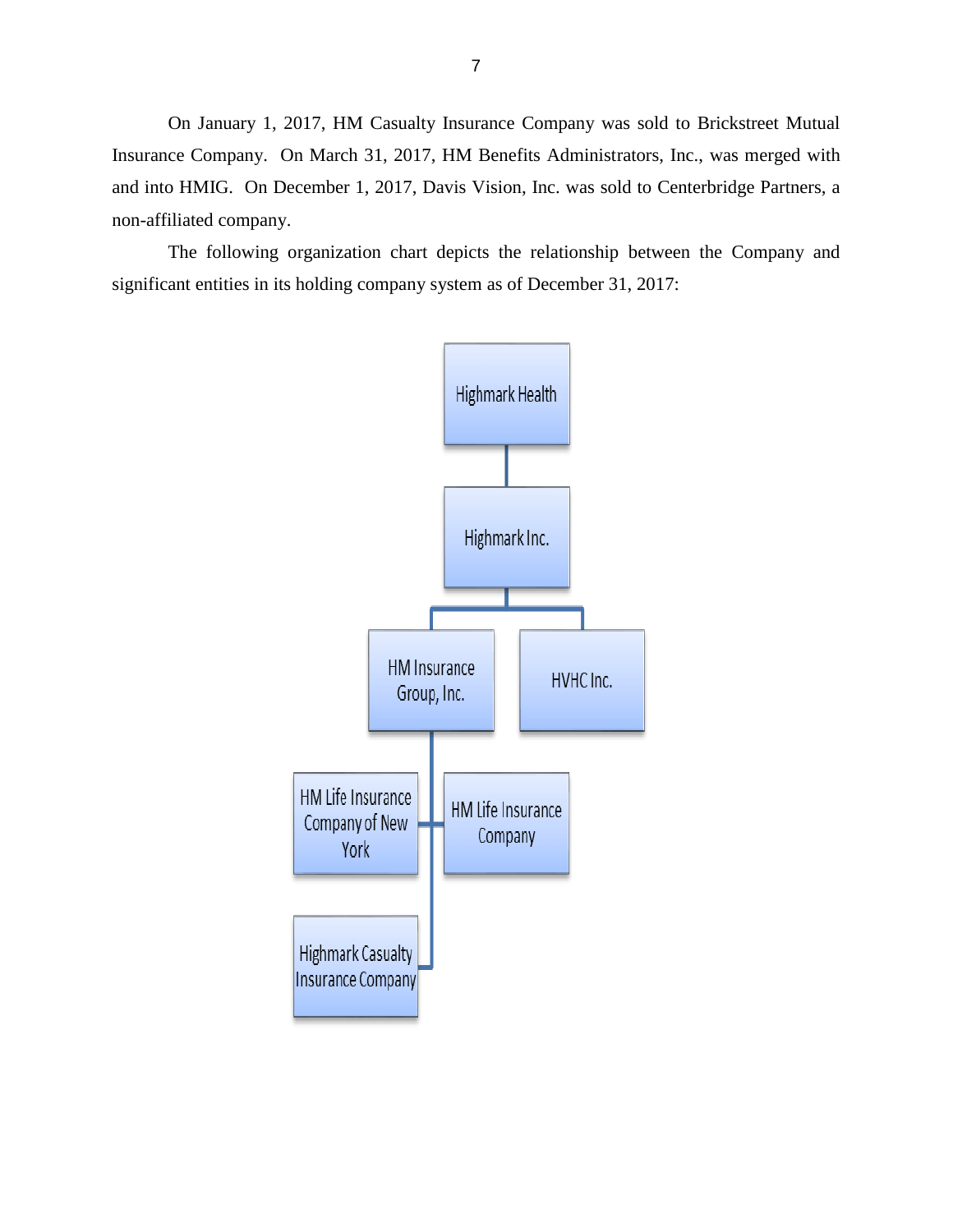## D. Service Agreements

The Company had nine service agreements in effect with affiliates during the examination period.

| Type of            |            |          |            |                          |                    |
|--------------------|------------|----------|------------|--------------------------|--------------------|
| Agreement          |            |          |            |                          | Income/            |
| and                |            | Provider | Recipients |                          | $(Express)*$ For   |
| Department         | Effective  | of       | of         | <b>Specific Services</b> | Each Year of the   |
| File Number        | Date       | Services | Services   | Covered                  | Examination        |
| Administrative     | 01/01/2003 | ** The   | HM Life    | Sales and sales          | 2013 \$0           |
| Agreement**        |            | Company  | Insurance  | administration           | 2014 \$0           |
|                    |            |          | Company    | services                 | 2015 \$0           |
| File No. 33752     |            |          |            |                          | 2016 \$0           |
| Administrative     | 01/01/2003 | ** The   | Highmark   | Sales and sales          | 2013 \$0           |
| Agreement**        |            | Company  | Casualty   | administration           | 2014 \$0           |
|                    |            |          | Insurance  | services                 | 2015 \$0           |
| File No. 33752     |            |          | Company    |                          | 2016 \$0           |
| Davis Vision, Inc. | 07/01/2005 | Davis    | The        | Provide customer         | ***                |
|                    |            | Vision,  | Company    | service to all group     |                    |
| File No. 33917     |            | Inc.     |            | policyholders and        |                    |
|                    |            |          |            | participants who are     |                    |
|                    |            |          |            | covered under the        |                    |
|                    |            |          |            | Company's group          |                    |
|                    |            |          |            | vision policies          |                    |
| Optical            | 11/01/2006 | Davis    | The        | Design, develop,         | 2013 \$(3,134,986) |
| Laboratory         |            | Vision,  | Company    | manufacture and          | 2014 \$(2,818,472) |
| Agreement          |            | Inc.     |            | supply vision care       | 2015 \$(3,055,122) |
|                    |            |          |            | products                 | 2016 \$(2,904,539) |
| File No. 35854     |            |          |            |                          |                    |
| <b>PPO</b> Network | 11/01/2006 | Davis    | The        | Contract with            | ***                |
| Agreement          |            | Vision,  | Company    | preferred provider       |                    |
|                    |            | Inc.     |            | networks of              |                    |
| File No. 35854     |            |          |            | optometrists, and        |                    |
|                    |            |          |            | ophthalmologists         |                    |
|                    |            |          |            | and other providers      |                    |
|                    |            |          |            | on behalf of the         |                    |
|                    |            |          |            | Company                  |                    |
| <b>Third Party</b> | 11/01/2006 | Davis    | The        | Group vision             | ***                |
| Administrator      |            | Vision,  | Company    | administrative           |                    |
| Agreement          |            | Inc.     |            | services, billing,       |                    |
|                    |            |          |            | premium collection,      |                    |
| File No. 35854     |            |          |            | customer service,        |                    |
|                    |            |          |            | claims                   |                    |
|                    |            |          |            | administration, and      |                    |
|                    |            |          |            | record keeping           |                    |
|                    |            |          |            | services                 |                    |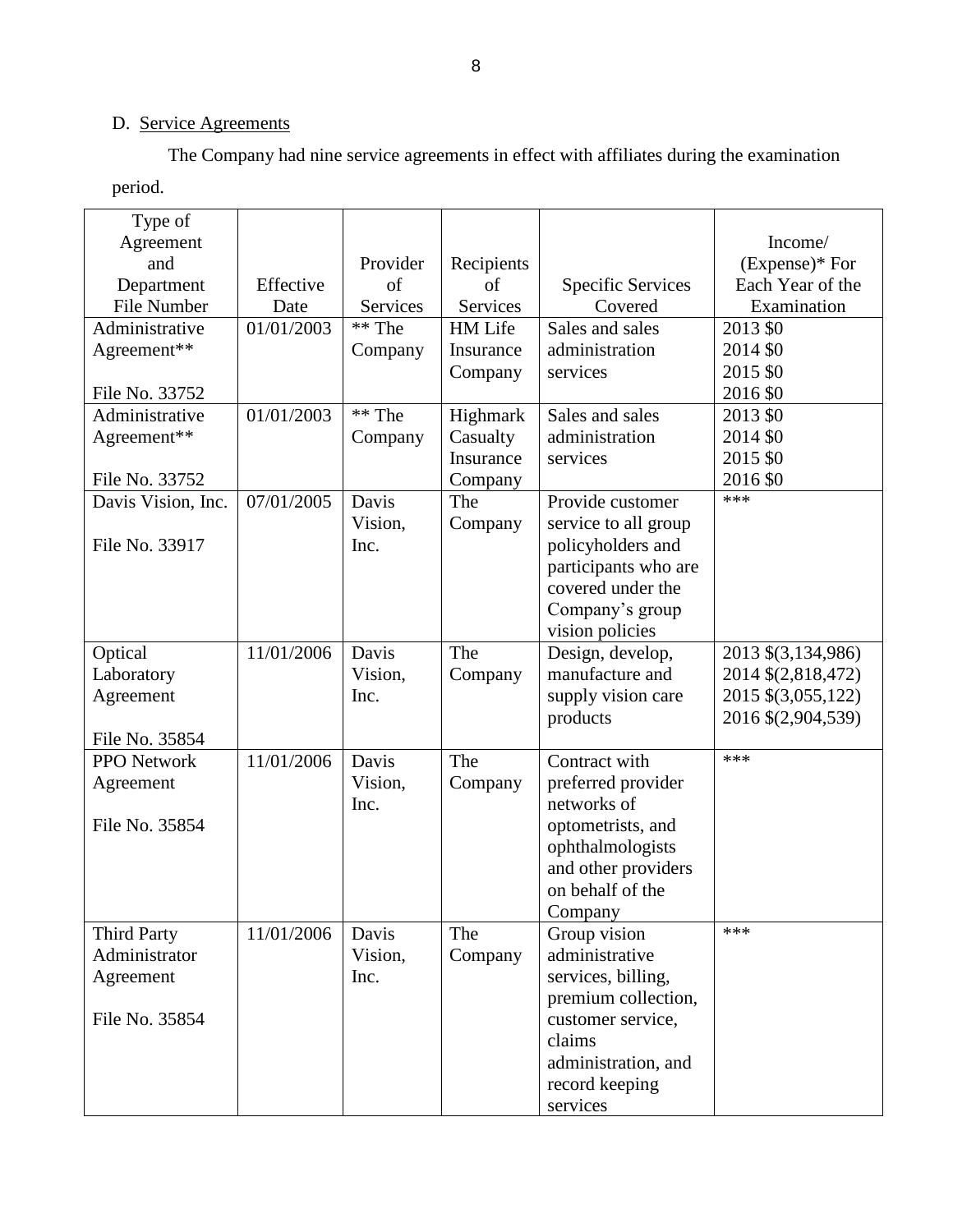| Type of            |            |            |            |                          |                    |
|--------------------|------------|------------|------------|--------------------------|--------------------|
| Agreement          |            |            |            |                          | Income/            |
| and                |            | Provider   | Recipients |                          | (Expense)* For     |
| Department         | Effective  | $\sigma$ f | of         | <b>Specific Services</b> | Each Year of the   |
|                    |            |            |            | Covered                  |                    |
| File Number        | Date       | Services   | Services   |                          | Examination<br>*** |
| <b>Third Party</b> | 11/01/2006 | The        | Davis      | Payment of premium       |                    |
| Administrator      |            | Company    | Vision,    | taxes, filing of group   |                    |
| Agreement          |            |            | Inc.       | vision policy rates      |                    |
|                    |            |            |            | and forms with           |                    |
| File No. 35854     |            |            |            | appropriate              |                    |
|                    |            |            |            | regulatory               |                    |
|                    |            |            |            | authorities, payment     |                    |
|                    |            |            |            | of all required          |                    |
|                    |            |            |            | licensing fees,          |                    |
|                    |            |            |            | issuing group vision     |                    |
|                    |            |            |            | policies and/or          |                    |
|                    |            |            |            | certificates and         |                    |
|                    |            |            |            | providing them for       |                    |
|                    |            |            |            | delivery to group        |                    |
|                    |            |            |            | policyholders            |                    |
| Investment         | 01/01/2008 | Highmark   | The        | Provide supervision      | 2013 \$(4,700)     |
| Advisory           |            | Inc.       | Company    | and direction of         | 2014 \$(4,700)     |
|                    |            |            |            |                          |                    |
| Agreement          |            |            |            | investment of cash,      | 2015 \$(3,525)     |
|                    |            |            |            | securities, and other    | 2016 \$(1,318)     |
| File No. 44253     |            |            |            | assets                   |                    |
|                    |            |            |            |                          |                    |
| Administrative     | 01/01/2012 | HM Life    | The        | Executive                | 2013 \$(5,013,142) |
| <b>Services</b>    |            | Insurance  | Company    | management,              | 2014 \$(4,939,816) |
| Agreement          |            | Company    |            | staffing, customer       | 2015 \$(4,274,394) |
|                    |            |            |            | service,                 | 2016 \$(2,904,539) |
| File No. 45178     |            |            |            | underwriting,            |                    |
|                    |            |            |            | claims, financial,       |                    |
|                    |            |            |            | marketing and            |                    |
|                    |            |            |            | advertising,             |                    |
|                    |            |            |            | actuarial, computer      |                    |
|                    |            |            |            | and data processing      |                    |

\* Amount of Income or (Expense) Incurred by the Company

\*\* These agreements were inactive during the examination period.

\*\*\* For ease of administration, all fees paid to and received from Davis Vision, Inc. were included on an aggregate basis with the payments made by the Company for services provided under the Optical Laboratory Agreement, File No. 35854.

The Company participates in a federal income tax allocation agreement with its parents and affiliates.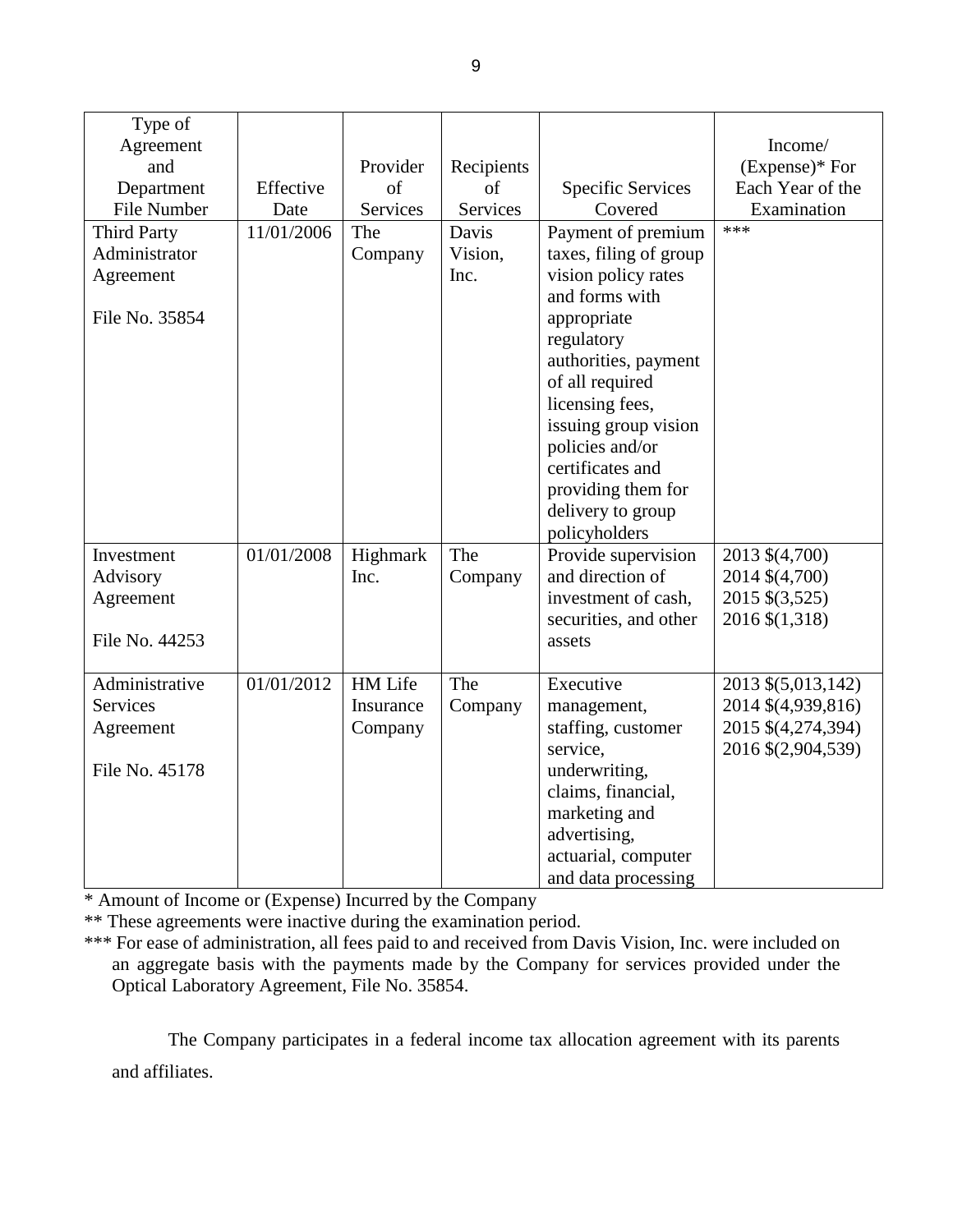#### E. Management

The Company's by-laws provide that the board of directors shall be comprised of not less than seven directors. Directors are elected for a period of one year at the annual meeting of the shareholders. As of December 31, 2016, the board of directors consisted of eight members. Meetings of the board are held quarterly.

The eight board members and their principal business affiliation, as of December 31, 2016, were as follows:

| Name and Residence                      | <b>Principal Business Affiliation</b>                                                                 | <b>Year First</b><br>Elected |
|-----------------------------------------|-------------------------------------------------------------------------------------------------------|------------------------------|
| John R. Baum, PhD*<br>Spring Grove, PA  | Emeritus<br>University of Maryland                                                                    | 2015                         |
| Anthony N. Benevento<br>South Park, PA  | Senior Vice President, Regional Markets<br><b>Highmark Health</b>                                     | 2014                         |
| William D. Cronin<br>Oakdale, PA        | Senior Vice President, Assistant Treasurer and<br><b>Chief Risk Officer</b><br><b>Highmark Health</b> | 2014                         |
| Denise A. Doyle*<br>Charleston, MA      | <b>President and Director</b><br>Stop Loss Insurance Brokers, Inc.                                    | 2014                         |
| David M. Matter*<br>Naples, FL          | Retired, President and Chief Executive Officer<br><b>Oxford Development Company</b>                   | 2010                         |
| Frederick G. Merkel<br>Harrisburg, PA   | Chairman of the Board and Chief Executive<br>Officer<br>HM Life Insurance Company of New York         | 2015                         |
| Donald P. Napier*<br>Manlius, NY        | Senior Vice President and Chief Operating Officer<br>POMCO Group                                      | 2001                         |
| William J. Stallkamp*<br>Vero Beach, FL | <b>Retired Managing Partner</b><br>Penn Hudson Financial Group                                        | 2010                         |

\*Not affiliated with the Company or any other company in the holding company system

In June 2017, Donald P. Napier retired from the board and was replaced by William Brothers in December 2017. Also, in December 2017, Victor Torres was elected to the board of directors.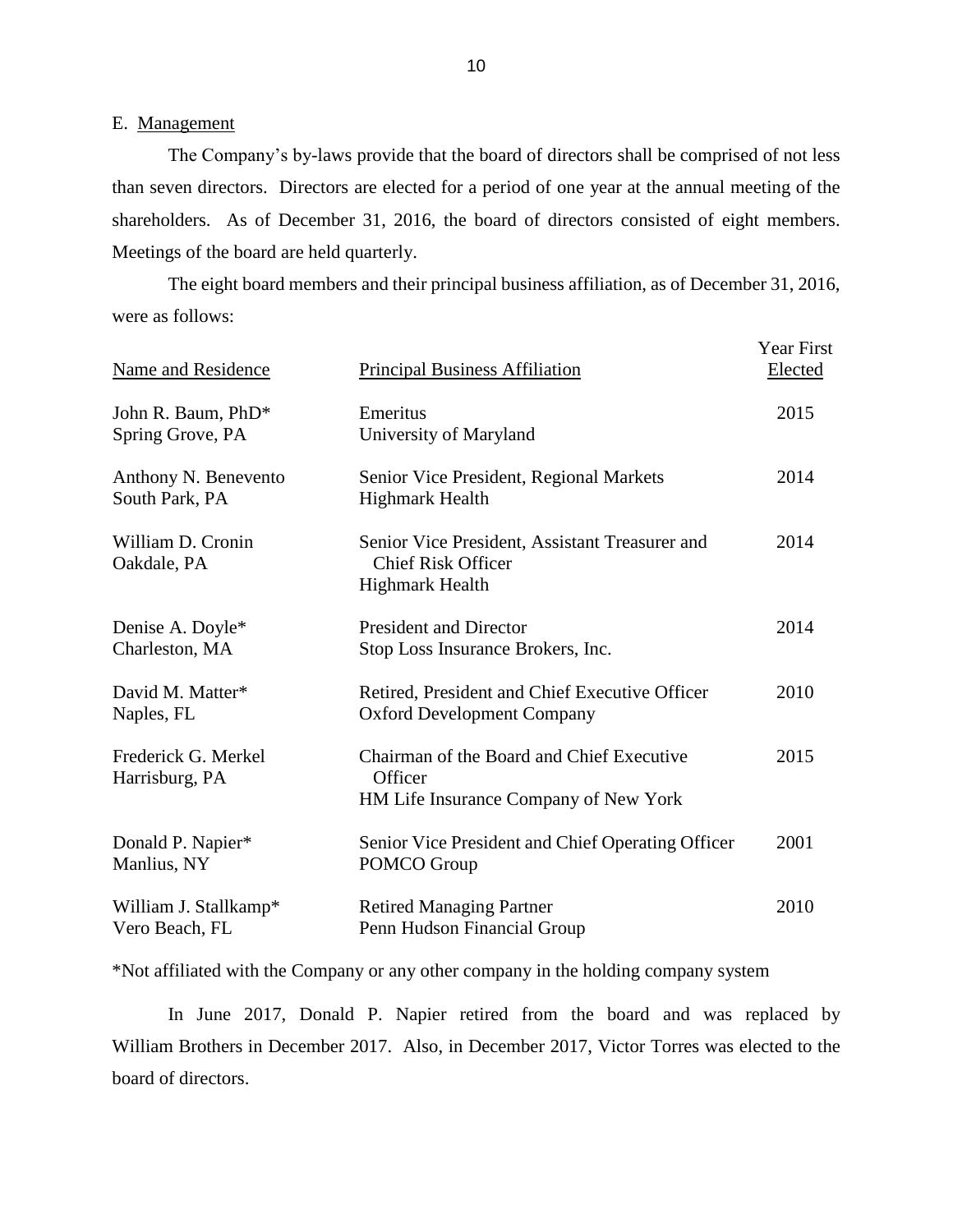The examiner's review of the minutes of the meetings of the board of directors and its committees indicated that meetings were well attended and that each director attended a majority of meetings.

The following is a listing of the principal officers of the Company as of December 31, 2016:

| Name                   | Title                                             |
|------------------------|---------------------------------------------------|
| Frederick G. Merkel    | Chairman of the Board and Chief Executive Officer |
| Matthew J. Rhenish     | President and Chief Operating Officer             |
| Daniel J. Wright*      | <b>Treasurer and Chief Financial Officer</b>      |
| Edward A. Bittner, Jr. | <b>Corporate Secretary</b>                        |

\* Designated consumer services officer per Section 216.4 of 11 NYCRR 216 (Insurance Regulation 64)

In May, 2017, Thomas A. Doran replaced Mathew J. Rhenish as President and Chief Operating Officer.

#### F. Books and Records

1. Section 325(a) of the New York Insurance Law states, in part:

"Every domestic insurer and every licensed United States branch of an alien insurer entered through this state shall, except as hereinafter provided, keep and maintain at its principal office in this state its charter and by-laws (in the case of a United States branch a copy thereof) and its books of account, and if a domestic stock corporation, a record containing the names and addresses of its shareholders, the number and class of shares held by each and the dates when they respectively became the owners of record thereof, and if a domestic corporation the minutes of any meetings of its shareholders, policyholders, board of directors and committees thereof.  $\ldots$ "

A physical inspection of the books and records maintained at the Company's home office located at One Penn Plaza, New York, New York, revealed that the Company did not maintain its charter, by-laws, all 2017 quarterly statements, 2016 annual statement, 2016 New York supplement to the annual statement, general ledger, transaction registers, subsidiary ledger transaction detail (investment, claims, etc.), cash books, and detailed workpapers supporting the quarterly and annual statements.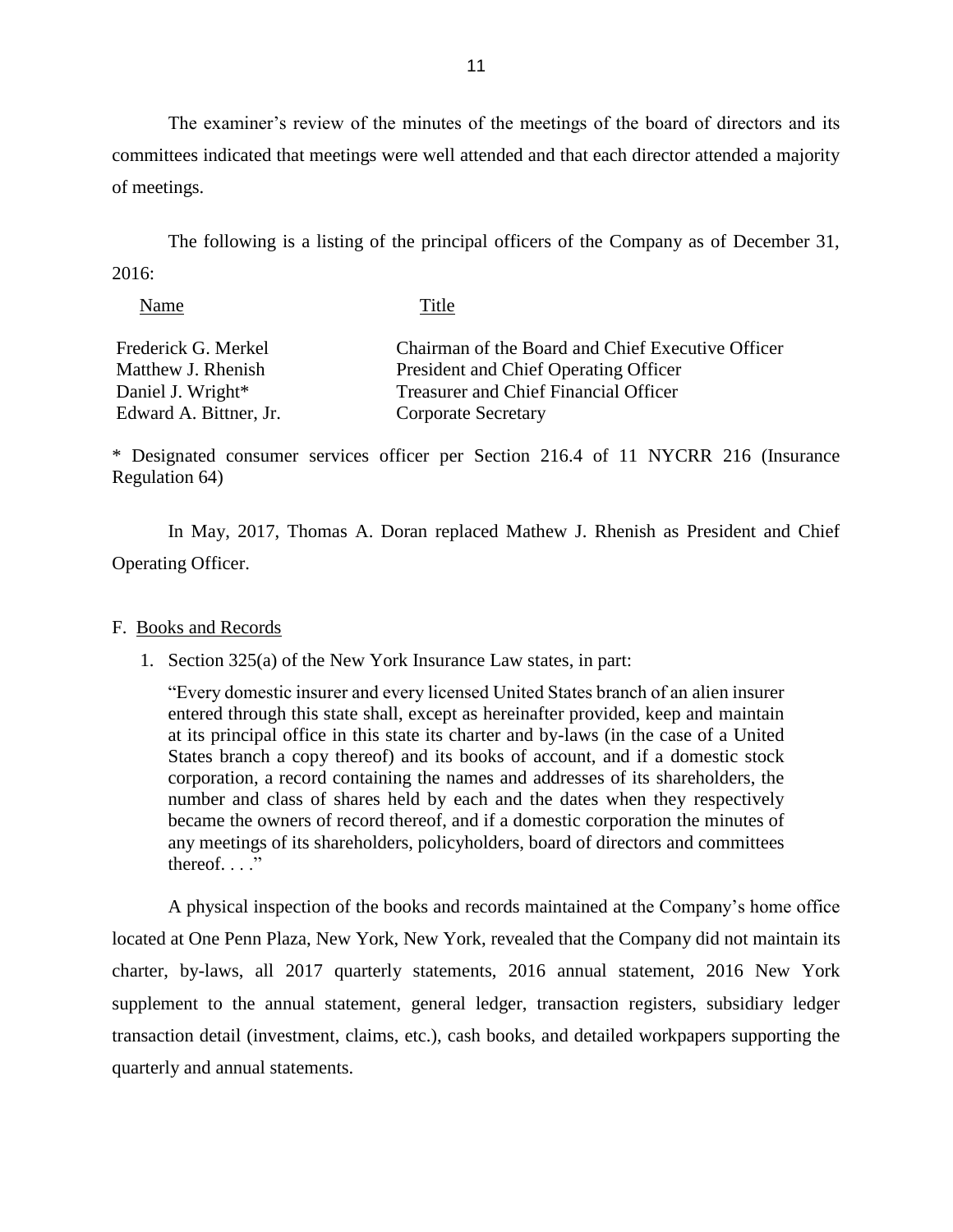The Company violated Section 325(a) of the New York Insurance Law by failing to keep copies of the above statutorily required records at its home office.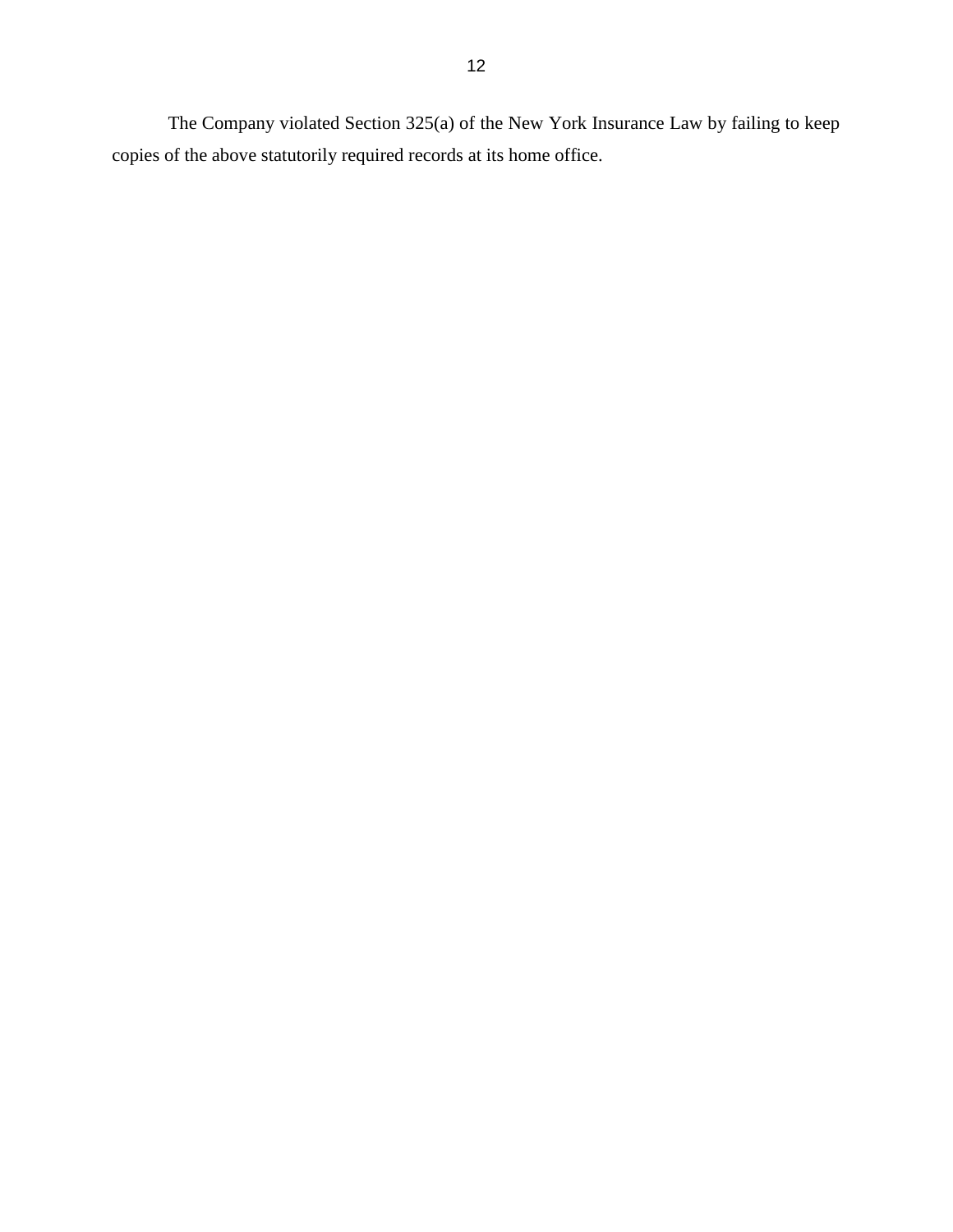The Company is authorized to write life insurance, annuities and accident and health insurance as defined in paragraphs 1, 2 and 3 of Section 1113(a) of the New York Insurance Law.

The Company is licensed to transact business in New York, Rhode Island, and the District of Columbia. In 2016, all accident and health premiums were received from New York. Policies are written on a non-participating basis.

#### A. Statutory and Special Deposits

As of December 31, 2016, the Company had \$400,000 (par value) of United States Treasury Notes on deposit with the State of New York, its domiciliary state, for the benefit of all policyholders, claimants and creditors of the Company.

#### B. Direct Operations

The Company primarily markets group accident and health insurance coverage. Within the accident and health business lines, the Company markets stop loss, vision care, and managed care reinsurance. The Company ceased writing living wage products in 2013, limited medical benefit and student indemnity products in 2014, and worksite products in 2015.

The Company utilizes independent agents and brokers to market its stop loss products. Three individuals employed by the Company, two in its New York City office and one in its Syracuse, New York office, contact agents and brokers in New York State encouraging them to market the Company's products. Approximately 56.5% of 2016 net written premium was derived from stop loss business. Vision care products are marketed through Davis Vision, Inc., an affiliated third party administrator. Approximately 39.5% of the 2016 net written premium was derived from the vision care business.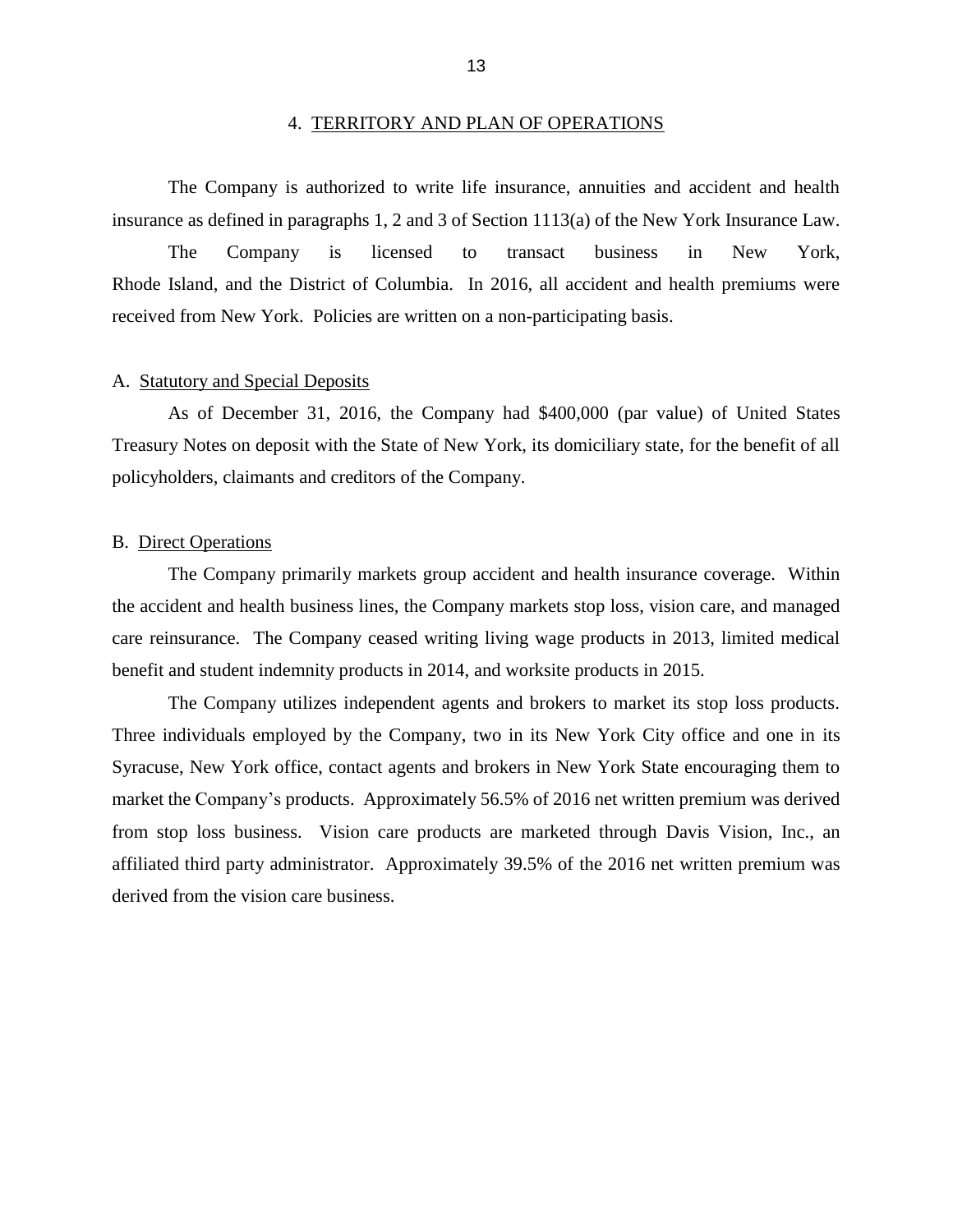### C. Reinsurance

As of December 31, 2016, the Company had reinsurance treaties in effect with four companies, of which two were authorized or accredited. The Company's accident and health business is reinsured on a coinsurance basis. Reinsurance is provided on an automatic basis. Reserve credit taken for reinsurance ceded to unauthorized companies, totaling \$2,580,166 was primarily supported by trust agreements.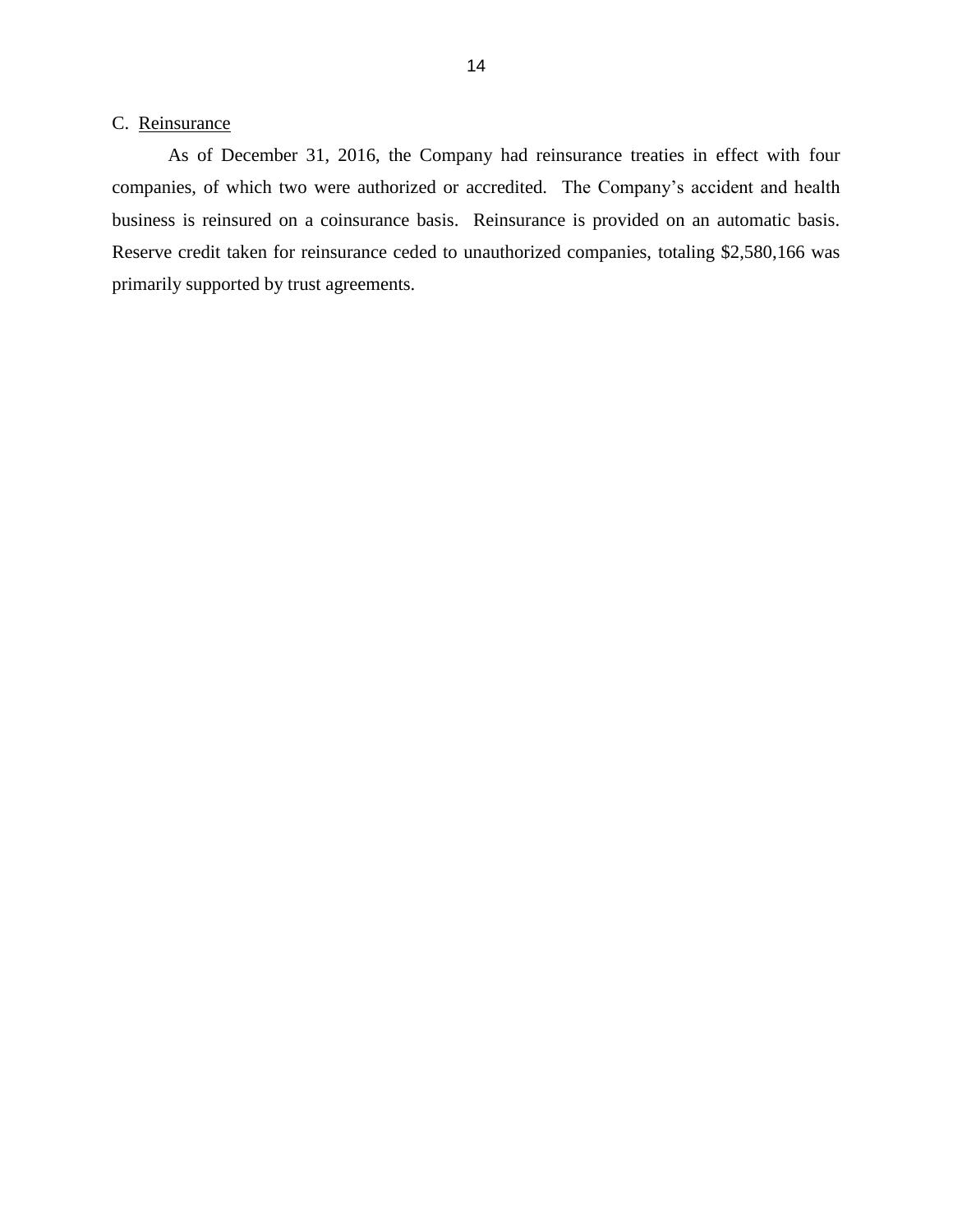#### 5. SIGNIFICANT OPERATING RESULTS

Indicated below is significant information concerning the operations of the Company during the period under examination as extracted from its filed annual statements. Failure of items to add to the totals shown in any table in this report is due to rounding.

The following table indicates the Company's financial growth (decline) during the period under review:

|                                                                                             | December 31,<br>2012                    | December 31,<br>2016                    | Increase<br>(Decrease)           |
|---------------------------------------------------------------------------------------------|-----------------------------------------|-----------------------------------------|----------------------------------|
| Admitted assets                                                                             | \$66,471,771                            | \$66,993,224                            | 521,453                          |
| Liabilities                                                                                 | \$34,683,029                            | \$26,812,346                            | \$(7,870,683)                    |
| Common capital stock<br>Gross paid in and contributed surplus<br>Unassigned funds (surplus) | \$2,000,000<br>13,000,000<br>16,788,742 | \$2,000,000<br>13,000,000<br>25,180,878 | \$<br>$\theta$<br>0<br>8,392,136 |
| Total capital and surplus                                                                   | \$31,788,742                            | \$40,180,878                            | \$8,392,136                      |
| Total liabilities, capital and surplus                                                      | \$66,471,771                            | \$66,993,224                            | 521,453                          |

The Company's invested assets as of December 31, 2016, were mainly comprised of bonds (61%), and cash and short-term investments (39%).

The majority (99.6%) of the Company's bond portfolio, as of December 31, 2016, was comprised of investment grade obligations.

The following has been extracted from the Exhibits of Accident and Health Insurance in the filed annual statements for each of the years under review:

|                                                                                                  | 2013                | 2014              | 2015              | 2016                                 |
|--------------------------------------------------------------------------------------------------|---------------------|-------------------|-------------------|--------------------------------------|
| Outstanding, end of previous year<br>Issued during the year<br>Other net changes during the year | 475<br>104<br>(100) | 479<br>98<br>(87) | 490<br>84<br>(68) | 1,083,779<br>1,534,055<br>(222, 571) |
| Outstanding, end of current year                                                                 |                     |                   | 506               | 2.395.263                            |

#### Group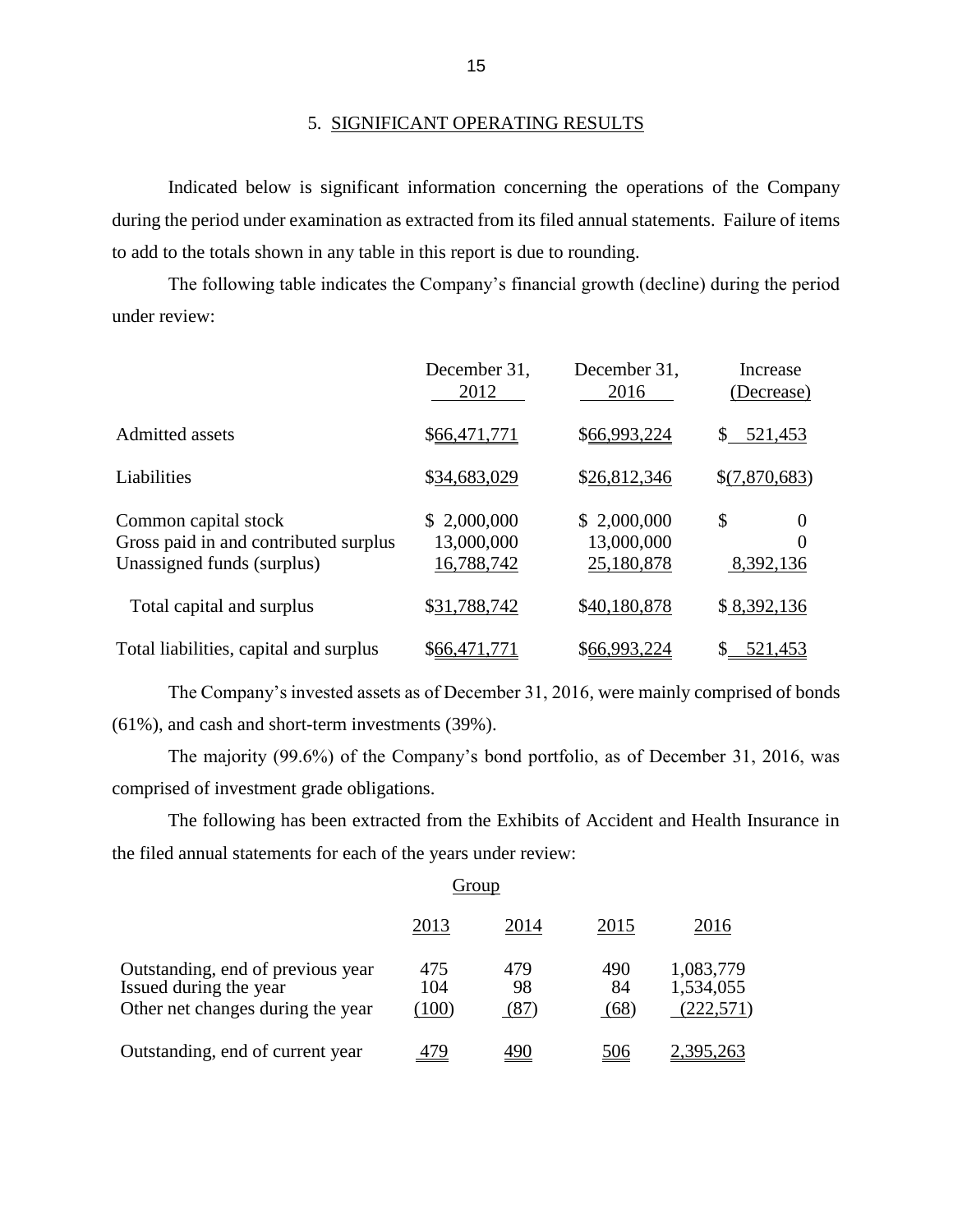The amounts reported in the above table for 2013 through 2015 represent the number of groups, while the amounts reported for 2016 represent the number of group certificates. The Company made the change in compliance with the NAIC's annual statement instructions, which require the reported amount to be the number of individual polices or group certificates issued to individuals covered under a group policy. The Company did not file amended annual statements for the prior years.

The following is the net gain (loss) from operations by line of business after federal income taxes but before realized capital gains (losses) reported for each of the years under examination in the Company's filed annual statements:

|                           | 2013         | 2014        | 2015          | 2016        |
|---------------------------|--------------|-------------|---------------|-------------|
| Group:<br>Life            | \$<br>1,682  | \$(16,834)  | \$<br>1,557   | \$<br>1,516 |
| Total group               | \$.<br>1,682 | \$(16,834)  | \$<br>1,557   | \$<br>1,516 |
| Group accident and health | \$(440,302)  | \$8,064,778 | \$(1,061,576) | \$1,669,093 |
| Total accident and health | \$(440,302)  | \$8,064,778 | \$(1,061,576) | \$1,669,093 |
| Total                     | \$(438,620)  | \$8,047,944 | \$(1,060,019) | \$1,670,609 |

The net loss in 2013 was due to increases in the frequency and severity of claims, primarily related to the stop loss business. These increases were offset by decreases related to the changes in the actuarial estimate for the living wage products and decreases related to the run-off of the cancelled student indemnity product.

The net gain in 2014 was primarily driven by the decrease in benefits, claims and commissions and the decreases in general insurance expenses related to the cancellation of the limited benefit medical and living wage products in 2013. The Company also experienced premium growth related to their vision products.

The net loss in 2015 was due to the decreases in stop loss premiums as a result of the nonrenewals and increases in expenses due to increased reserves for the cancelled living wage product.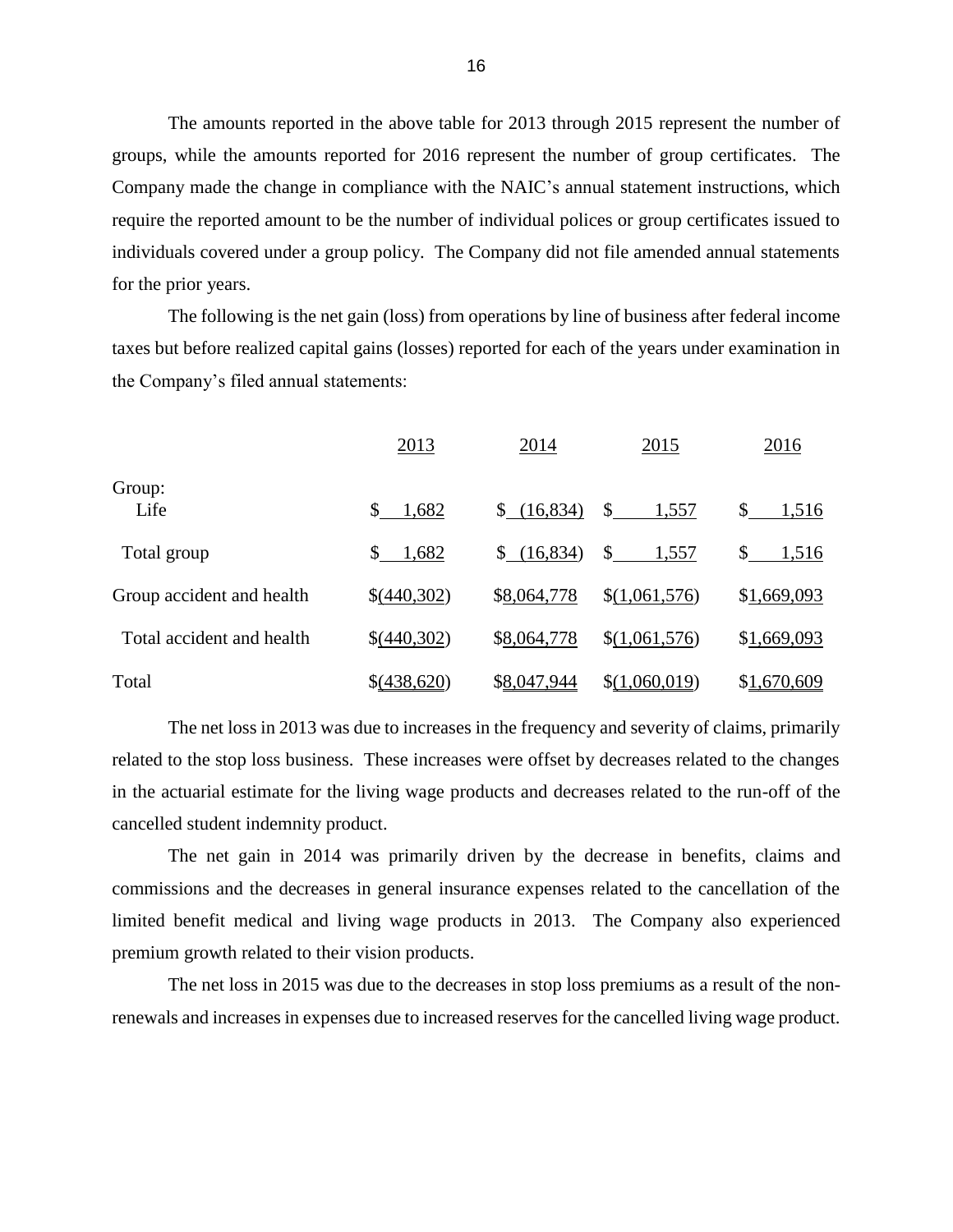The net gain in 2016 was due to growth in the stop loss, vision care and managed care reinsurance, as well as continued improvement off loss and expense ratios as a result of the cancellation of the living wage and limited benefit medical products in prior years.

The following ratios, applicable to the accident and health business of the Company, have been extracted from Schedule H for each of the indicated years:

|                                       | 2013         | 2014         | 2015         | 2016         |
|---------------------------------------|--------------|--------------|--------------|--------------|
| Premiums earned                       | 100.0%       | 100.0%       | 100.0%       | 100.0%       |
| <b>Incurred losses</b><br>Commissions | 75.1%<br>8.0 | 61.9%<br>6.9 | 81.3%<br>5.8 | 78.1%<br>5.9 |
| <b>Expenses</b>                       | 18.1         | 17.6         | 15.0         | 13.5         |
| Underwriting results                  | $(1.1)\%$    | 13.7%        | (2.4)%       | 2.5%         |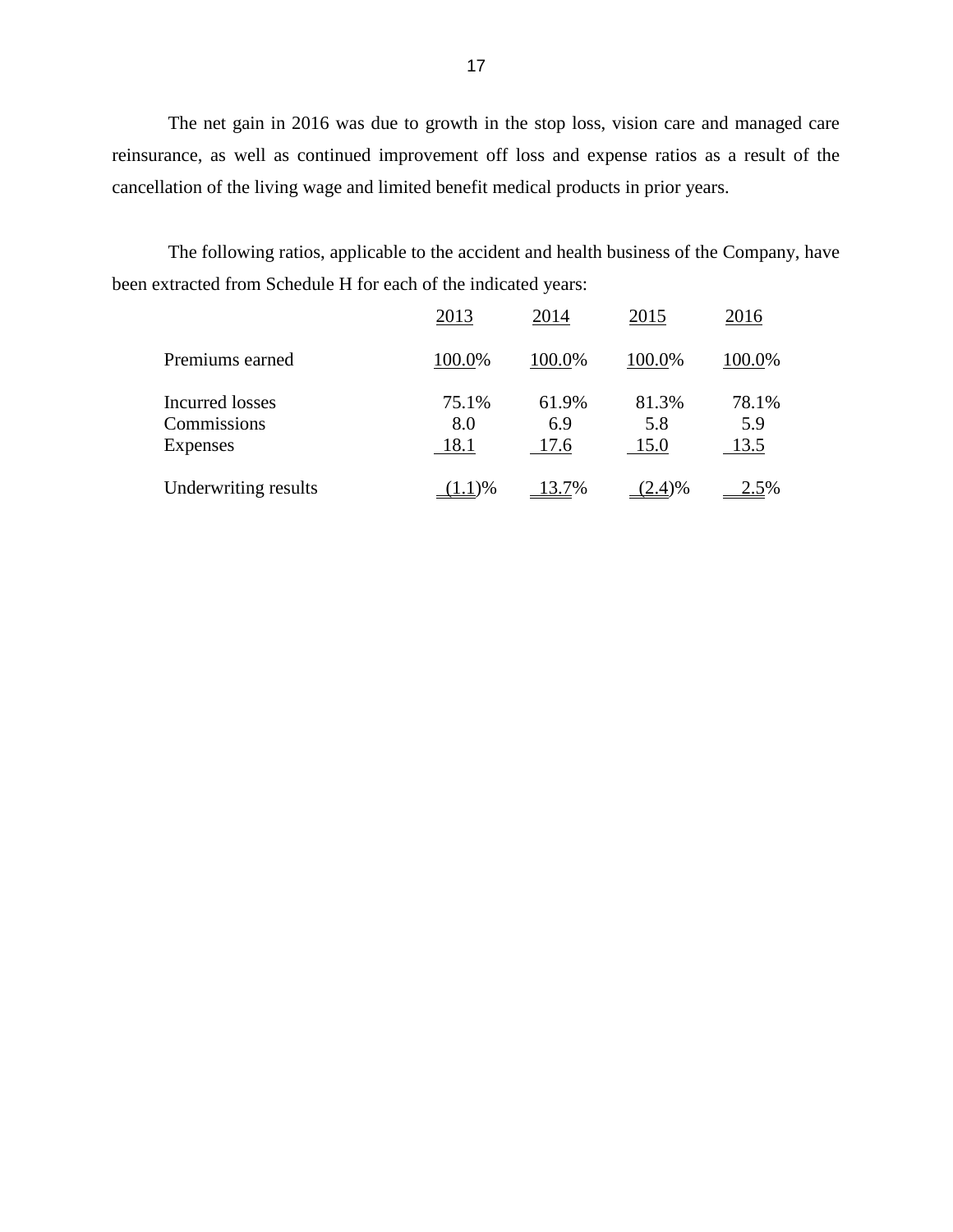#### 6. FINANCIAL STATEMENTS

The following statements show the assets, liabilities, capital and surplus as of December 31, 2016, as contained in the Company's 2016 filed annual statement, a condensed summary of operations and a reconciliation of the capital and surplus account for each of the years under review. The examiner's review of a sample of transactions did not reveal any differences which materially affected the Company's financial condition as presented in its financial statements contained in the December 31, 2016, filed annual statement.

#### A. Independent Accountants

PwC was retained by the Company to audit the Company's combined statutory-basis statements of financial position as of December 31<sup>st</sup> of each year in the examination period, and the related statutory-basis statements of operations, capital and surplus, and cash flows for the year then ended.

PwC concluded that the statutory financial statements presented fairly, in all material respects, the financial position of the Company at the respective audit dates. Balances reported in these audited financial statements were reconciled to the corresponding years' annual statements with no discrepancies noted.

#### B. Net Admitted Assets

| <b>Bonds</b>                                                          | \$38,858,846 |
|-----------------------------------------------------------------------|--------------|
| Cash, cash equivalents and short term investments                     | 24,730,756   |
| Receivable for securities                                             | 500,000      |
| Investment income due and accrued                                     | 233,616      |
| Premiums and considerations:                                          |              |
| Uncollected premiums and agents' balances in the course of collection | 1,226,669    |
| Reinsurance:                                                          |              |
| Other amounts receivable under reinsurance contracts                  | 3,556        |
| Net deferred tax asset                                                | 781,512      |
| Receivables from parent, subsidiaries and affiliates                  | 401,789      |
| Prepaid premium taxes                                                 | 99,497       |
| Prepaid assessments                                                   | 156,983      |
| Total admitted assets                                                 | \$66,993,224 |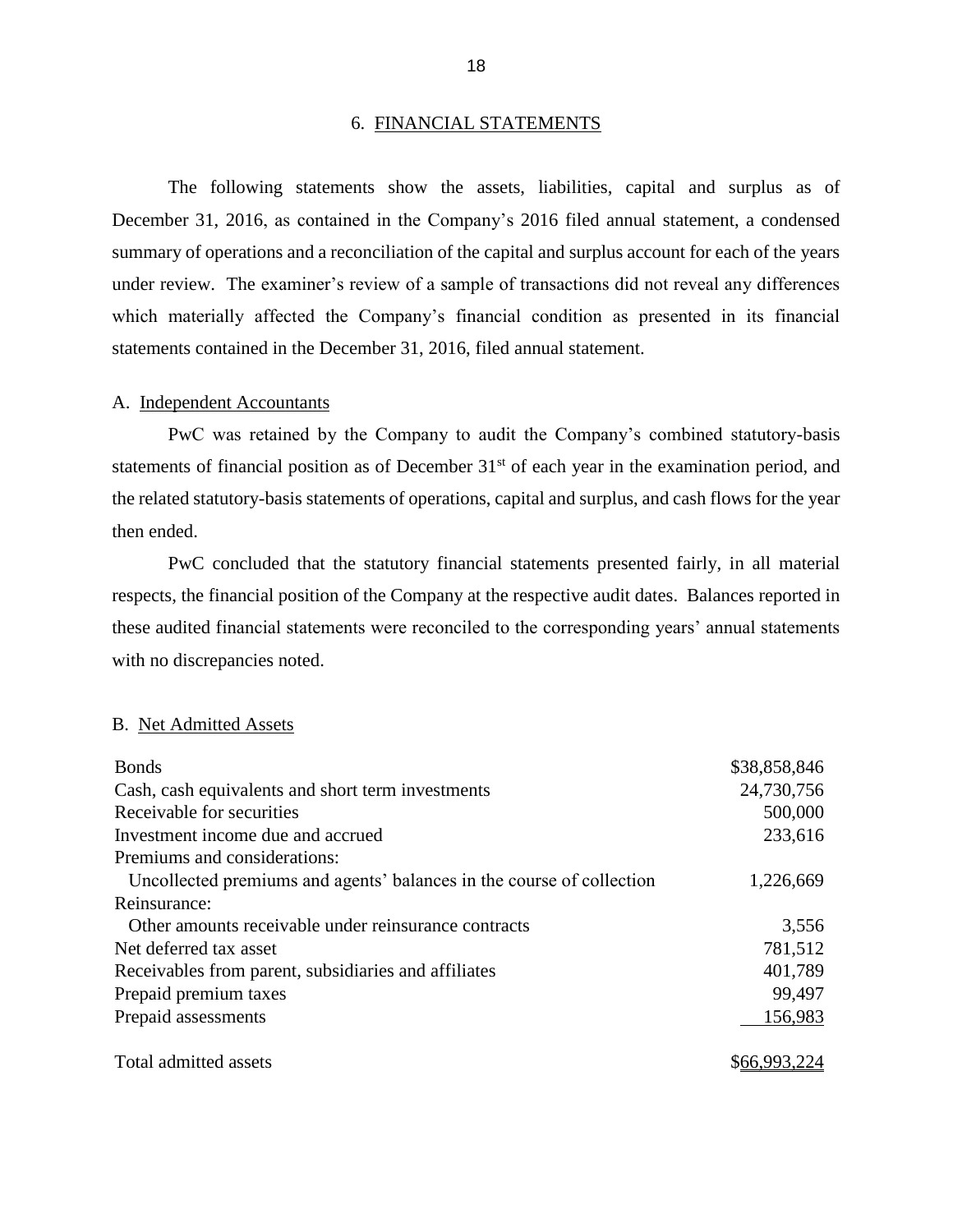## C. Liabilities, Capital and Surplus

| Aggregate reserve for accident and health contracts                     | \$<br>195,341 |
|-------------------------------------------------------------------------|---------------|
| Contract claims:                                                        |               |
| Life                                                                    | 50,000        |
| Accident and health                                                     | 18,358,787    |
| Premiums and annuity considerations for life and accident and health    |               |
| contracts received in advance                                           | 211,563       |
| Contract liabilities not included elsewhere:                            |               |
| Provision for experience rating refunds                                 | 15,399        |
| Interest maintenance reserve                                            | 669,132       |
| Commissions to agents due or accrued                                    | 342,748       |
| General expenses due or accrued                                         | 2,679,651     |
| Taxes, licenses and fees due or accrued, excluding federal income taxes | 3             |
| Current federal and foreign income taxes                                | 1,030,224     |
| Remittances and items not allocated                                     | 506,329       |
| Miscellaneous liabilities:                                              |               |
| Asset valuation reserve                                                 | 113,545       |
| Reinsurance in unauthorized companies                                   | 574,188       |
| Payable to parent, subsidiaries and affiliates                          | 2,022,553     |
| Unclaimed property                                                      | 42,883        |
| <b>Total liabilities</b>                                                | \$26,812,346  |
| Common capital stock                                                    | \$2,000,000   |
| Gross paid in and contributed surplus                                   | 13,000,000    |
| Unassigned funds (surplus)                                              | 25,180,878    |
| <b>Surplus</b>                                                          | \$38,180,878  |
| Total capital and surplus                                               | \$40,180,878  |
| Total liabilities, capital and surplus                                  | \$66,993,224  |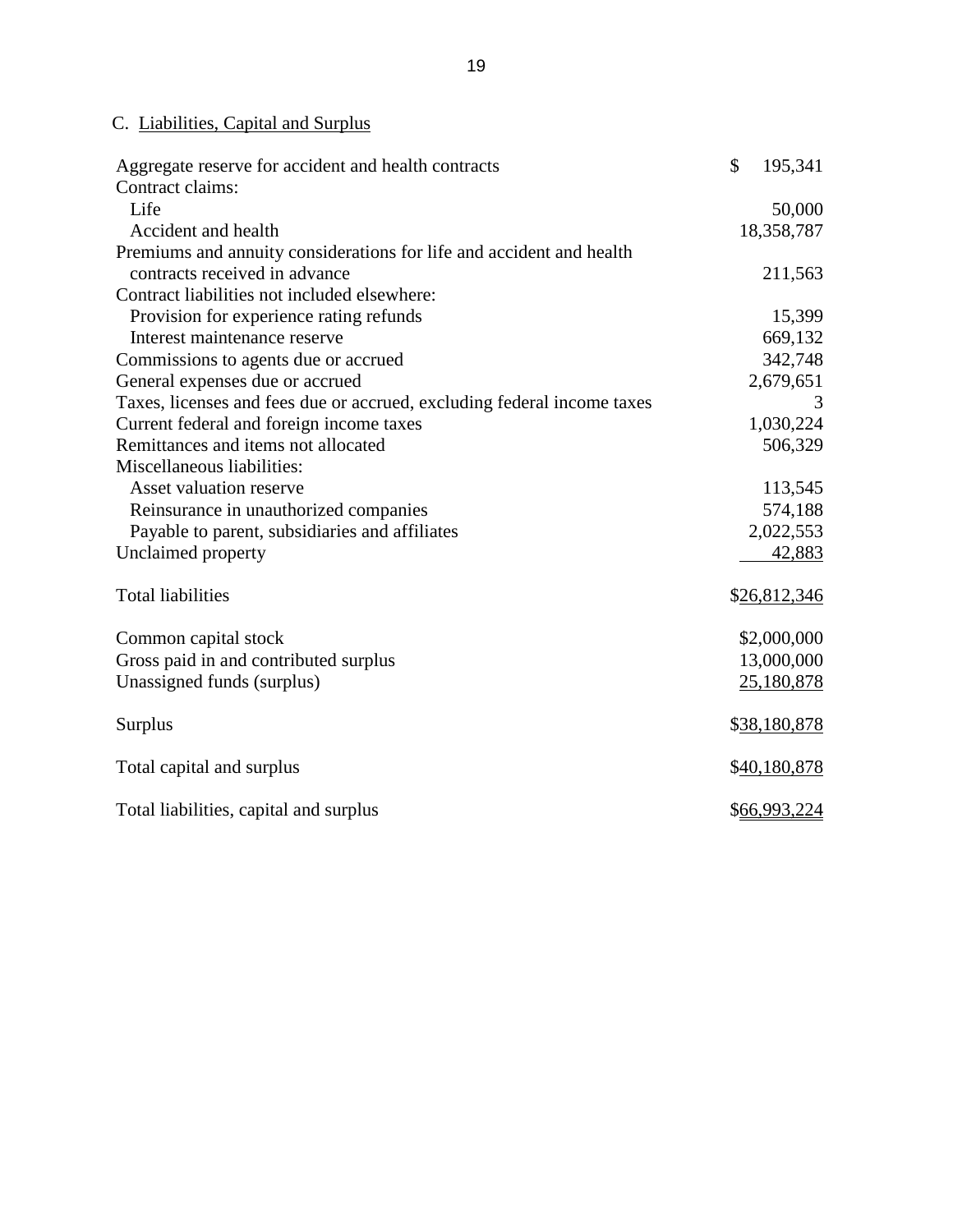## D. Condensed Summary of Operations

|                                                          | 2013            | 2014           | 2015                     | 2016         |
|----------------------------------------------------------|-----------------|----------------|--------------------------|--------------|
| Premiums and considerations                              | \$85,400,549    | \$75,448,260   | \$66,171,354             | \$72,351,730 |
| Investment income                                        | 1,109,312       | 976,631        | 1,006,979                | 1,134,211    |
| Commissions and reserve adjustments on reinsurance ceded | 267,537         | 113,651        | 123,892                  | 44,280       |
| Miscellaneous income                                     | 1,991           | $\overline{0}$ | 340                      | 18           |
| Total income                                             | \$86,779,389    | \$76,538,542   | \$67,302,565             | \$73,530,239 |
| Benefit payments                                         | \$63,954,484    | \$46,680,690   | \$53,727,732             | \$56,377,935 |
| Increase in reserves                                     | 45,321          | (173,303)      | (78, 751)                | 117,814      |
| Commissions                                              | 7,065,422       | 5,347,616      | 3,941,715                | 4,283,031    |
| General expenses and taxes                               | 15,542,357      | 13,381,964     | 10,024,762               | 9,835,605    |
| Miscellaneous deductions                                 | 6,627           | 170            | 275,000                  | 3,367        |
| <b>Total deductions</b>                                  | \$86,614,211    | \$65,237,137   | \$67,890,458             | \$70,617,752 |
| Net gain (loss) from operations                          | \$<br>165,178   | \$11,301,405   | $\mathbb{S}$<br>587,893) | \$2,912,487  |
| Federal and foreign income taxes incurred                | 603,798         | 3,253,461      | 472,126                  | 1,241,878    |
| Net gain (loss) from operations before net realized      |                 |                |                          |              |
| capital gains                                            | (438, 620)      | \$8,047,944    | \$(1,060,019)            | \$1,670,609  |
| Net income                                               | (438,620)<br>\$ | \$8,047,944    | \$(1,060,019)            | \$1,670,609  |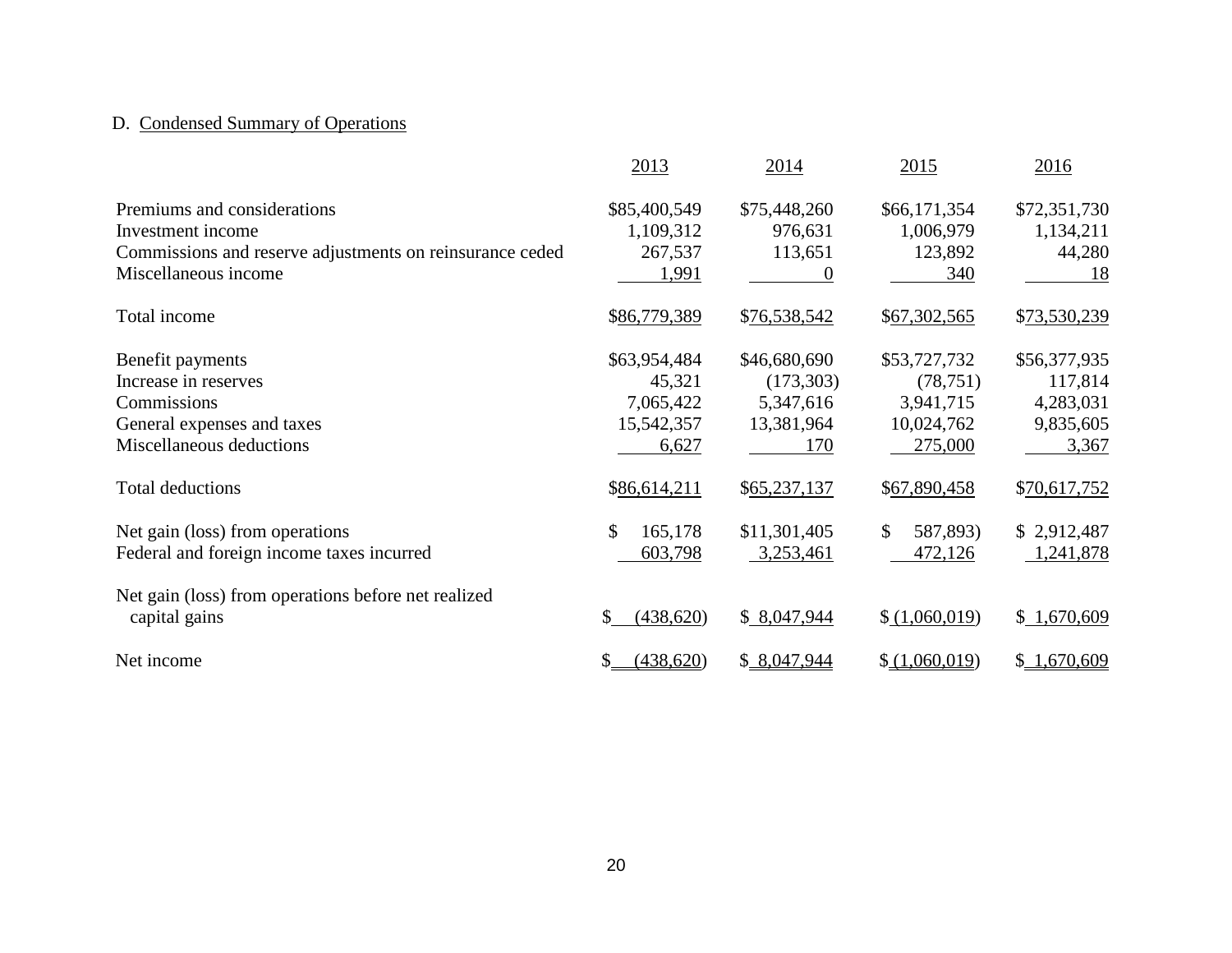## E. Capital and Surplus Account

|                                                               | 2013            | 2014         | 2015            | 2016         |
|---------------------------------------------------------------|-----------------|--------------|-----------------|--------------|
| Capital and surplus, December 31, prior year                  | \$31,788,742    | \$31,909,979 | \$39,218,534    | \$38,873,944 |
| Net income                                                    | (438,620)<br>\$ | \$8,047,944  | \$(1,060,019)   | \$1,670,609  |
| Change in net unrealized capital gains (losses)               | $\theta$        | 1,863        | 1,310           | 12,582       |
| Change in net deferred income tax                             | 658,557         | (866,318)    | 531,184         | 281,401      |
| Change in non-admitted assets and related items               | (148, 371)      | 210,560      | 123,508         | (74,008)     |
| Change in liability for reinsurance in unauthorized companies | 48              | (25, 455)    | 4,488           | (553, 221)   |
| Change in asset valuation reserve                             | 49,623          | (60,039)     | 54,939          | (30, 429)    |
| Net change in capital and surplus for the year                | 121,237         | \$7,308,555  | (344,590)<br>S. | \$1,306,934  |
| Capital and surplus, December 31, current year                | \$31,909,979    | \$39,218,534 | \$38,873,944    | \$40,180,878 |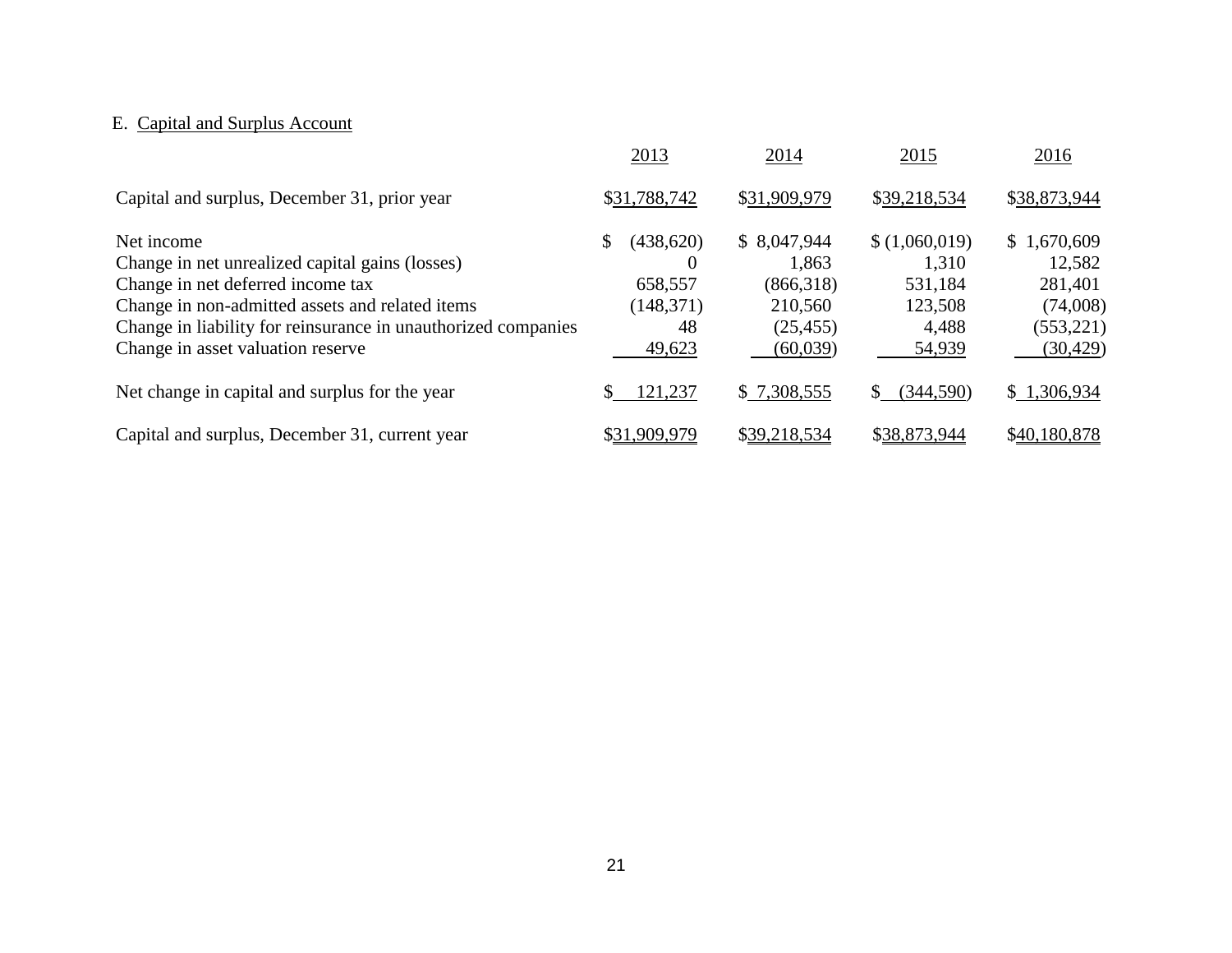#### 7. SUBSEQUENT EVENTS

On January 16, 2018, one of the Company's unauthorized reinsurers, Alpha Re Limited ("Alpha Re"), filed for voluntary liquidation. Upon review, the Cayman joint official liquidators determined that it was necessary to complete a supervision application to continue the liquidation proceeding under Cayman Islands law. The application was approved by the Cayman's Grand Court under a supervision order dated March 2, 2018. The Company's reinsurance agreement with Alpha Re included a trust agreement with Wilmington Savings Fund Society, Federal Saving Bank ("Wilmington Savings"). Wilmington Savings is also the trustee for various reinsurance agreements with other insurance companies, including an agreement with the Company's affiliate, HM Life Insurance Company. On January 18, 2018, pursuant to a lawsuit filed by another insurance company against Alpha Re with whom it had a reinsurance agreement, the United States District Court, Southern District of New York, issued a restraining notice ("the Notice") to Wilmington Savings to "freeze" assets held by it under such reinsurance agreement. Based on the Notice, Wilmington Savings decided to freeze all trust assets it holds under the various reinsurance agreements. On January 24, 2018, the Company demanded arbitration of the dispute with Alpha Re in an attempt to recover the unpaid funds and the trust assets. To be conservative, the Company has written off a reinsurance recoverable of \$1,294,601 for the year ending December 31, 2017, while the case is decided by the courts.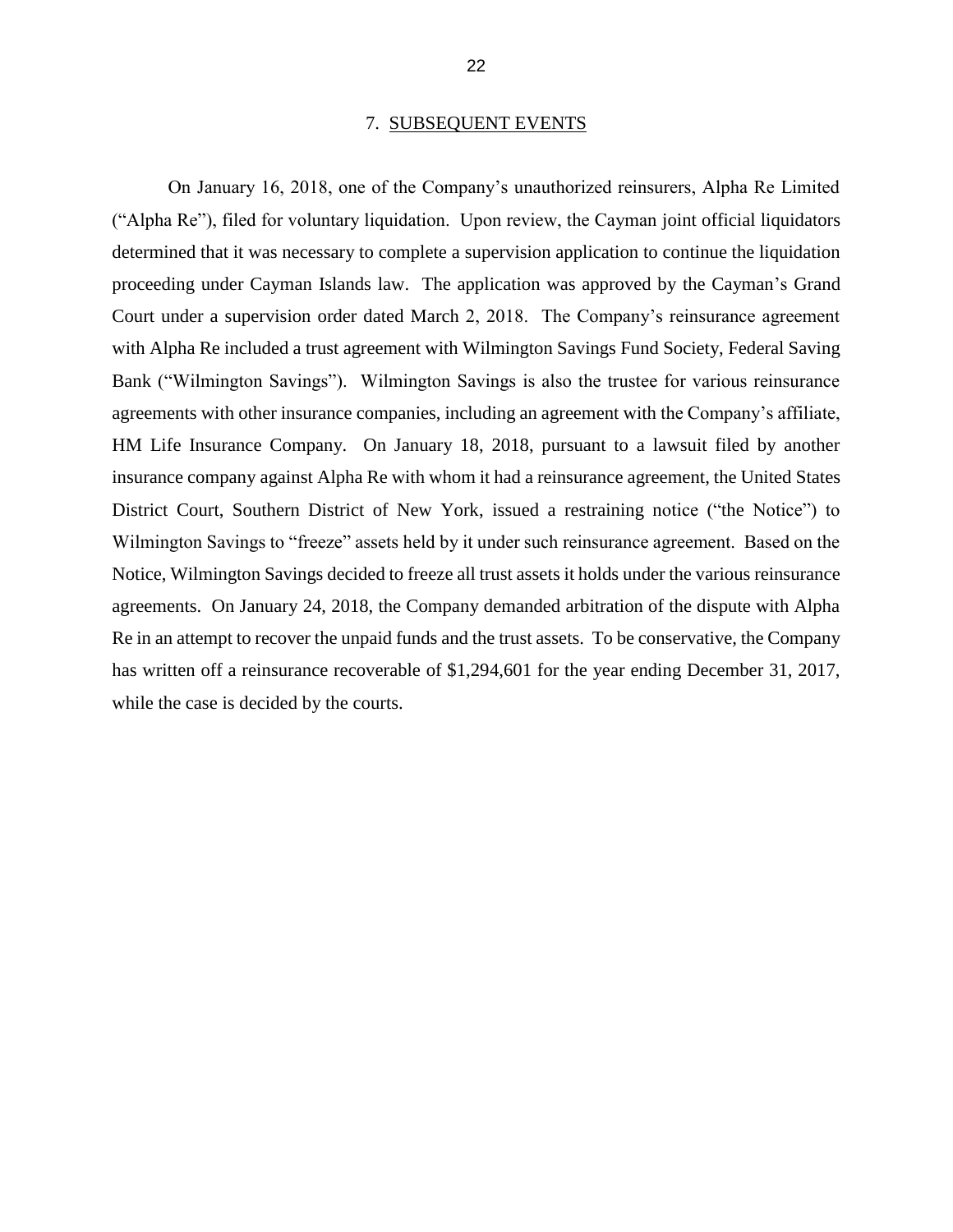### 8. SUMMARY AND CONCLUSIONS

Following are the violations contained in this report:

# Item Description Description Page No(s). A The Company violated Section 325(a) of the New York Insurance

Law by failing to keep copies of statutorily required records at its home office. 12